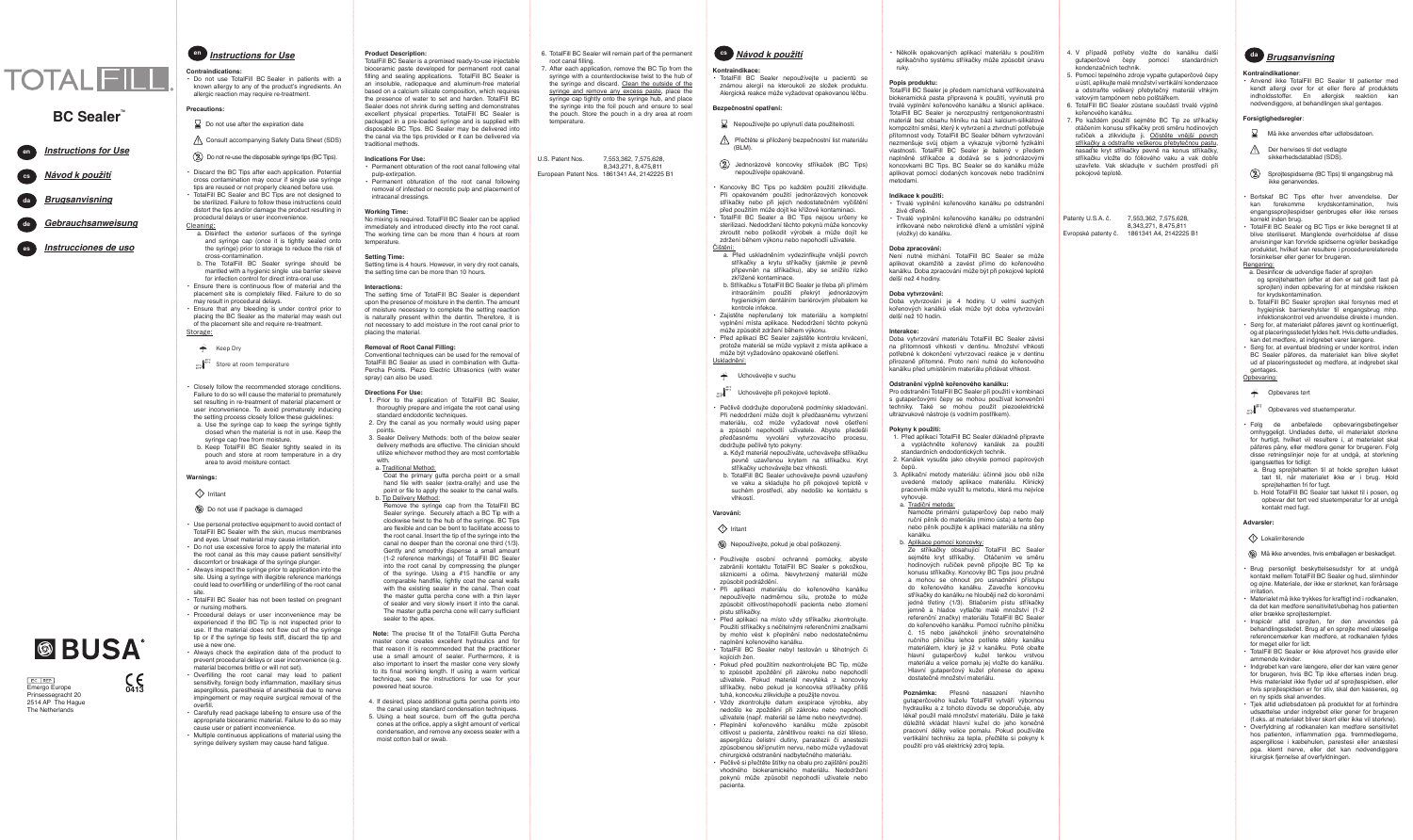• Læs nøje etiketterne på pakningen for at sikre brug af det rette biokeramiske materiale. Hvis dette undlades, kan det forårsage gener for brugeren eller patienten. Flere indføringer af materiale med sprøjtesystemet udført gentagne gange kan medføre træthed i hånden.

## **Produktbeskrivelse:**

TotalFill BC Sealer er en blandet og brugsklar biokeramisk pasta til indsprøjtning, der er beregnet til permanent fyldning og forsegling af rodkanaler. TotalFill BC Sealer er et uopløseligt, røntgenfast og aluminiumsfrit materiale baseret på en kalciumsilikatsammensætning, der kræver vand for at kunne størkne og hærde. TotalFill BC Sealer skrumper ikke, når det størkner, og har fremragende fysiske egenskaber. TotalFill BC Sealer leveres i en fyldt sprøjte og sammen med BC Tips til engangsbrug. BC Sealer kan føres ned i kanalen ved hjælp af de vedlagte spidser, eller det kan tilføres med de traditionelle metoder.

Størkningstiden er 4 timer. I meget tørre rodkanaler kan størkningstiden imidlertid være mere end 10 time

Størkningstiden af TotalFill BC Sealer afhænger af tilstedeværelsen af fugt i dentinet. Den mængde fugt, der er nødvendig for at fuldføre størkningsreaktionen, findes naturligt i dentinet. Derfor er det ikke nødvendigt at tilføre fugt til rodkanalen før anbringelse af materiale

### **Indikationer:**

- Permanent obturation af rodkanal efter fjernelse af vital pulpa.
- Permanent obturation af rodkanal efter fiernelse af inficeret eller nekrotisk pulpa og placering af tamponer i rodkanalen.

## **Arbejdstid:**

Blanding er ikke påkrævet. TotalFill BC Sealer kan anvendes med det samme og føres direkte ned i rodkanalen. Arbejdstiden kan overstige 4 timer ved stuetemperatur.

### **Størkningstid:**

## **Interaktioner:**

## **Fjernelse af rodfyldningen:**

- 4. Om ønsket kan der placeres yderligere guttaperka points i rodkanalen med standard kondensationsteknikker.
- 5. Brug en varmekilde til at brænde guttaperka points af ved åbningen. Påfør en lille mængde lodret kondensation, og fjern overskydende fyldningsmateriale med en fugtet vatkugle eller vatnind

Traditionelle teknikker kan bruges til at fjerne TotalFill BC Sealer ved brug med guttaperka points. Piezoelektrisk ultralyd (med vandspray) kan også anvendes.

#### **Brugsanvisning:**

- 1. Rodkanalen skal præpareres og skylles grundigt vha. rutinemæssige endodontiske teknikker inden indføring af TotalFill BC Sealer.
- 2. Tør kanalen på normal vis med paperpoints. 3. Anvendelsesmetoder til sealer: Begge nedenstående metoder er effektive. Tandlægen bør benytte den metode, han/hun foretrækker.
- a. Den traditionelle metode:
- Dæk den primære guttaperka point eller en lille håndfil med sealer (uden for munden), og brug pointen eller en fil til at påføre sealer på rodkanalens vægge.

Der TotalFill BC Sealer ist eine vorgemischte, gebrauchsfertige, injizierbare biokeramische Zementpaste, die für permanente Wurzelkanalfüllungsund Versiegelungsanwendungen entwickelt wurde. TotalFill BC Sealer ist ein unlösliches, röntgendichtes und aluminiumfreies Material, basierend auf einer Kalziumsilikat-Komposition, die Wasser zum Abbinden und Aushärten erforderlich macht. Der TotalFill BC Sealer schrumpft nicht während des Abbindens und weist ausgezeichnete physikalische Eigenschaften auf. Der TotalFill BC Sealer ist in einer Fertigspritze erhältlich und wird mit BC Tips für den Einmalgebrauch geliefert. Der BC Sealer kann mithilfe der mitgelieferten Spitzen oder mittels herkömmlicher Methoden in den Kanal eingebracht werder

## b. Spidsmetoden:

Tag hætten af sprøjten med TotalFill BC Sealer. Sæt en BC Tip godt fast på sprøjtekraven ved at dreje den med uret. BC Tips er fleksible og kan bøjes, så der er nemmere adgang til rodkanalen. Før ikke sprøjtespidsen længere ned i rodkanalen end 1/3 af corona. Placér jævnt og forsigtigt en lille mængde (1-2 referencemærker) TotalFill BC Sealer ned i rodkanalen ved at klemme sammen på sprøjtestemplet. Brug en nr. 15 eller tilsvarende håndfil til at dække kanalvæggene let med det sealer, der allerede er i kanalen. Dæk derpå den primære guttaperka point med et tyndt lag sealer, og før det meget langsomt ned i rodkanalen. Den primære guttaperka point har tilstrækkeligt sealer til at nå op til toppen.

**NB:** Den primære TotalFill guttaperka points præcise pasform danner optimal hydraulik, og af den grund anbefales det, at tandlægen kun benytter en lille mængde fyldningsmateriale. Det er endvidere vigtigt at indføre den primære point meget langsomt til den endelige arbejdslængde. Hvis der bruges varm lodret teknik, henvises der til varmekildens brugsanvisning.

Spitze entsorgen und eine neue verwenden.

- Die Guttapercha-Hauptspitze oder eine kleine Handfeile mit Versiegler (extraoral) überziehen, und die Spitze oder die Feile dazu benutzen, den Versiegler an die Kanalwand anzubringen.
- b. Methode zum Einbringen des Versieglers: Entfernen Sie die Spritzenkappe von der Spritze des TotalFill BC Sealers. Eine BC Tip mit einer Drehung im Uhrzeigersinn sicher am
- Spritzenansatz befestigen. BC Tips sind flexibel und lassen sich verbiegen, um den Zugang zum Wurzelkanal zu erleichtern. Die Spritzenspitze nicht tiefer als das koronale Drittel (1/3) in den Kanal einführen. Durch Betätigung des Spritzenkolbens vorsichtig und langsam eine

de **Gebrauchsanweisung** eine Spitze entsorgen und eine neue verwenden.<br>
Spitze entsorgen und eine neue verwenden. Die Externe Menge (1-2 Referenzmarkierungen) es **Instrucciones de uso** des TotalFill BC Sealers in den Wurzelkana abgeben. Die Kanalwände mit einer Handfeile der Größe 15 oder einer vergleichbaren Handfeile mit dem im Kanal befindlichen Versiegler überziehen. Überziehen Sie dann den Guttapercha-Masterpoint mit einer dünnen Versieglerschicht, und führen Sie ihn langsam in den Wurzelkanal ein. Der Guttapercha-Masterpoint wird ausreichend Versiegler in die Wurzelspitze transportieren.

- Überprüfen Sie immer das Verfallsdatum des Produkts, um Verfahrensverzögerungen oder Unannehmlichkeiten für den Anwender (z.B. sprödes oder nicht abbindendes Material) zu vermeiden. • Ein Überfüllen des Wurzelkanals kann zu
- Empfindlichkeitsreaktionen beim Patienten, Fremdkörperentzündung, Aspergillose des Sinus maxillaris oder Parästhesie bzw. Anästhesie aufgrund von Nervenimpingement führen oder eine chirurgische Entfernung der Überfüllung erforderlich machen.
- Die Kennzeichnungen auf den Verpackungen sorgfältig durchlesen, um sicherzustellen, dass ein geeignetes biokeramisches Material verwendet wird. Andernfalls kann es zu Unannehmlichkeiten für den Anwender/für den Patienten kommen.
- Mehrere kontinuierliche Applikationen des Materials mithilfe des Spritzenapplikationssystems führen zu einer Ermüdung der Hand.

### **Produktbeschreibung:**

## **Indikationen:**

- Permanenter Verschluss des Wurzelkanals im Anschluss an eine Vitalextirpation der Pulpa.
- Permanenter Verschluss des Wurzelkanals im Anschluss an die Entfernung einer infizierten oder nekrotischen Pulpa und eine Platzierung von medikamentösen Einlagen im Kanal.

## **Verarbeitungszeit:**

Kein Anmischen erforderlich. Der TotalFill BC Sealer kann sofort verwendet und direkt in den Wurzelkanal eingebracht werden. Die Verarbeitungszeit kann bei Raumtemperatur mehr als 4 Stunden betragen.

### **Abbindezeit:**

Die Abbindezeit beträgt 4 Stunden. In sehr trockenen Wurzelkanälen kann sie jedoch mehr als 10 Stunden betragen.

### **Wechselwirkungen:**

Die Abbindezeit des TotalFill BC Sealers hängt vom Vorhandensein von Feuchtigkeit im Dentin ab. Die für die Abbindereaktion benötigte Menge Feuchtigkeit ist im Dentin von Natur aus enthalten. Es ist deshalb nicht notwendig, vor dem Auftragen des Materials zusätzliche Feuchtigkeit in den Wurzelkanal zu leiten.

## **Entfernen der Wurzelkanalfüllung:**

Für die Entfernung des TotalFill BC Sealers bei Verwendung mit Guttaperchaspitzen eignen sich herkömmliche Methoden. Es kann auch ein piezoelektrisches Ultraschallsystem (mit Sprühwasserkühlung) verwendet werden.

#### **Anweisungen zur Anwendung:**

- **Nach Ablauf des Verfallsdatums nicht mehr** erwenden
- $\bigwedge$  Das beiliegende Sicherheitsdatenblatt beachten.
- Die Einwegspitzen (BC Tips) dürfen nicht wiederverwendet werden.
- Die BC Tips nach jeder Anwendung entsorgen. Es kann zu einer potenziellen Kreuzkontamination kommen, wenn die Spritzenspitzen für den Einmalgebrauch wiederverwendet oder vor dem Gebrauch nicht ordnungsgemäß gereinigt werden.
- TotalFill BC Sealer und BC Tips sind nicht dafür ausgelegt, sterilisiert zu werden. Bei Nichtbeachtung dieser Anweisungen könnten die Spitzen deformiert und/oder das Produkt kann beschädigt werden, was zu Verfahrensverzögerungen oder Unannehmlichkeiten für den Anwender führt. Reinigung**:**
- <u>amigeng</u>.<br>a. Vor der Lagerung sollten die äußeren Oberflächen der Spritze und der Spritzenkappe (sobald diese fest an der Spritze angebracht ist) desinfiziert werden, um das Risiko einer Kreuzkontamination zu vermindern.
- b. Der Spritze des TotalFill BC Sealers sollte zum Zweck der Infektionskontrolle bei direkter intraoraler Anwendung eine hygienische Einweg-Schutzhülle übergezogen werden.
- Stellen Sie einen kontinuierlichen Materialfluss und eine komplette Füllung der Applikationsstelle sicher. Andernfalls kann es zu Verfahrensverzögerungen kommen.
- Stellen Sie sicher, dass jegliche Blutung unter Kontrolle ist, bevor der BC Sealer eingebracht wird, sonst könnte Material aus der Applikationsstelle herausgewaschen werden und eine erneute Behandlung erforderlich sein.

- 1. Vor dem Auftragen des TotalFill BC Sealers muss der Wurzelkanal mithilfe standardüblicher endodontischer Methoden sorgfältig präpariert und ausgespült werden.
- 2. Trocknen Sie den Kanal wie gewohnt mit Papierspitzen.
- 3. Methoden zur Einbringung des Versieglers: Beide nachstehenden Methoden zur Einbringung des Versieglers sind effektiv. Der Arzt sollte die von ihm bevorzugte Methode anwenden.

### a. Herkömmliche Methode:

- **Trocken aufbewahren**
- <sup>25°</sup><sup>5°</sub>°C Bei Raumtemperatur lagern.</sup> 50°F
- Die empfohlenen Lagerbedingungen sind genau zu befolgen. Andernfalls kommt es zu einem vorzeitigen Abbinden des Materials, was eine erneute Behandlung zur Einbringung des Materials erforderlich macht oder Unannehmlichkeiten für den Anwender mit sich bringt. Zur Vermeidung eines vorzeitigen Abbindens bitte genau die nachstehenden Richtlinien befolgen: a. Die Spritzenkappe dient zum dichten Verschließen,
- wenn das Material nicht verwendet wird. Die Spritzenkappe frei von Feuchtigkeit halten. b. Den TotalFill BC Sealer dicht verschlossen in seiner Verpackung aufbewahren und bei
- Raumtemperatur in einer trockenen Umgebung lagern, um Kontakt mit Feuchtigkeit zu vermeiden.

• No utilice el TotalFill BC Sealer en pacientes que tengan alergia a alguno de los ingredientes del producto. Una reacción alérgica podría requerir .<br>rotratamiento

- quebradizo o no se solidifique).
- Si se rellena demasiado el conducto radicular es posible que el paciente presente sensibilidad, inflamación debida a cuerpos extraños, aspergilosis del seno maxilar, parestesia o anestesia debido a compresión de nervios, o que sea necesario extraer quirúrgicamente el exceso de relleno.
- Lea atentamente la información contenida en el envase para asegurarse de que utiliza el material biocerámico adecuado. Si no lo hace, es posible que se produzcan situaciones inconvenientes para el usuario o el paciente.
- Las aplicaciones continuas y repetidas de material utilizando el sistema de aplicación de la jeringa pueden causar fatiga en la mano.

## **Descripción del producto:**

El TotalFill BC Sealer es una pasta biocerámica premezclada, inyectable y lista para su uso, desarrollada para aplicaciones de relleno y sellado permanentes del conducto radicular. El TotalFill BC Sealer es un material insoluble, radiopaco y libre de aluminio basado en una composición de silicato de calcio que requiere la presencia de agua para su solidificación y endurecimiento. El TotalFill BC Sealer no se encoge durante la solidificación y ofrece excelentes propiedades físicas. El TotalFill BC Sealer se presenta en una jeringa precargada y se suministra con BC Tips desechables. El BC Sealer puede administrarse en el conducto a través de las puntas suministradas o por medio de métodos tradicionales.

- No utilice el producto después de la fecha de caducidad.
- Consulte la ficha de datos de seguridad adjunta.
- $\circledR$  No vuelva a utilizar las puntas de jeringa echables (BC Tips
- Deseche las BC Tips después de cada aplicación. Si las puntas de jeringa de un solo uso se reutilizan o no se limpian correctamente antes del uso, es posible que se produzca contaminación cruzada.
- El TotalFill BC Sealer y las BC Tips no están diseñados para esterilizarse. Si no se siguen estas instrucciones, las puntas podrían resultar distorsionadas y el producto podría quedar dañado, lo que a su vez podría producir demoras en el procedimiento o molestias al usuario.
- Limpieza:
- a. Desinfecte las superficies exteriores de la jeringa y de la tapa de la jeringa (una vez que esté colocada firmemente en la jeringa) antes de guardarla con el fin de reducir el riesgo de contaminación cruzada.
- b. La jeringa del TotalFill BC Sealer se debe cubrir con una barrera higiénica de un solo uso para controlar las infecciones durante el uso directo intraoral.
- Asegúrese de que haya un flujo continuo de material y que el lugar de colocación quede completamente rellenado. Si no es así, pueden producirse demoras en el procedimiento.
- Asegúrese de que cualquier hemorragia que pueda haberse producido esté controlada antes de colocar el BC Sealer, ya que el material puede desplazarse fuera del lugar de la colocación y requerir retratamiento. Almacenamiento:
- Mantenga seco el producto.
- $\frac{10^{10}}{10^{10}}$ <sup>25°C</sup> Almacene el producto a temperatur ambiente.
- Siga estrictamente las condiciones de almacenamiento recomendadas. Si no lo hace, el material se solidificará prematuramente, lo que hará necesario repetir la colocación del material o producirá molestias al usuario. Para evitar inducir prematuramente el proceso de solidificación, siga estrechamente estas pautas:
- a. Use la tapa de la jeringa para mantener la jeringa bien cerrada cuando no se esté utilizando el material. Mantenga la tapa de la jeringa libre de humedad.
- b. Mantenga el TotalFill BC Sealer bien cerrado en su bolsa y almacénelo a temperatura ambiente en un área seca para evitar el contacto con la humedad.

## **Indicaciones de uso:**

- Obturación permanente del conducto radicular tras la extirpación de la pulpa vital.
- Obturación permanente del conducto radicular después de retirar la pulpa infectada o necrótica y de colocar los recubrimientos dentro del conducto del nervio.

### **Tiempo de trabajo**:

No requiere mezclado. El TotalFill BC Sealer se puede aplicar de inmediato y se introduce directamente en el conducto radicular. El tiempo de trabajo puede ser de más de 4 horas a temperatura ambiente.

**Hinweis:** Die präzise Passform des TotalFill Guttapercha-Masterpoints garantiert hervorragende Hydraulik, und es wird dem Arzt deshalb empfohlen, eine kleine Menge Versiegler zu verwenden. Außerdem ist es wichtig, den Masterpoint sehr langsam bis zu seiner späteren Arbeitslänge einzuführen. Bei Anwendung einer vertikalen Warmtechnik beachten Sie bitte die Gebrauchsanweisung Ihrer elektrischen Wärmequelle.

## **Tiempo de solidificación:**

El tiempo de solidificación es de 4 horas. No obstante, en conductos radiculares muy secos el tiempo de solidificación puede ser de más de 10 horas.

## **Interacciones:**

El tiempo de solidificación del TotalFill BC Sealer depende de la presencia de humedad en la dentina. La cantidad de humedad necesaria para completar la reacción de solidificación está presente de manera natural en el interior de la dentina. Por lo tanto, no es necesario añadir humedad al conducto radicular antes de colocar el material.

## **Retirada del relleno del conducto radicular:**

Se pueden usar técnicas convencionales para la retirada del TotalFill BC Sealer como las utilizadas en combinación con puntas de gutapercha. También se pueden usar equipos piezoeléctricos ultrasónicos (con agua en rocío).

### **Instrucciones de uso:**

- 1. Antes de la aplicación del TotalFill BC Sealer, prepare e irrigue minuciosamente el conducto radicular usando técnicas endodónticas estándar.
- 2. Seque el conducto como lo hace normalmente mediante puntas de papel.
- 3. Métodos de administración del sellador: los dos métodos de administración del sellador que se ofrecen a continuación son eficaces. El médico debe utilizar el método con el que se sienta más cómodo.
- a. Método tradicional:

Cubra la punta principal de gutapercha o una lima manual pequeña con sellador (extraoralmente) y utilice la punta o la lima para aplicar el sellador a las paredes del conducto.

- b. Método de administración con punta:
- Retire la tapa de la jeringa del TotalFill BC Sealer. Fije bien una BC Tip con un giro en el sentido de las manecillas del reloj al cono de la jeringa. Las BC Tips son flexibles y se pueden doblar para facilitar el acceso al conducto radicular. Inserte la punta de la jeringa en el conducto a una profundidad que no supere un tercio (1/3) de la corona. Aplique de manera suave y uniforme una pequeña cantidad (1 o 2 marcas de referencia) del TotalFill BC Sealer en el conducto radicular mediante la presión del émbolo de la jeringa. Usando una lima manual del n.° 15 o una lima manual similar, recubra ligeramente las paredes del conducto con el sellador existente

EC REP Emergo Europe Prinsessegracht 20 2514 AP The Hague The Netherlands

## *Gebrauchsanweisung*

**Gegenanzeigen:** • Verwenden Sie den TotalFill BC Sealer nicht bei Patienten mit bekannter Allergie gegen einen der Bestandteile des Produkts. Eine allergische Reaktion kann eine erneute Behandlung erforderlich machen.

#### **Vorsichtsmaßnahmen:**

## Lagerung**:**

## **Warnhinweise:**

## Reizend

## Bei beschädigter Verpackung nicht verwenden.

- Persönliche Schutzausrüstung verwenden, um Kontakt des TotalFill BC Sealers mit Haut, Schleimhäuten und Augen zu vermeiden. Ungehärtetes Material kann Reizungen verursachen.
- Keinen übermäßigen Druck beim Einbringer des Materials in den Wurzelkanal ausüben, da Empfindlichkeitsreaktionen/Schmerzen beim Patienten auslösen oder der Spitzenkolben abbrechen kann.
- Die Spritze muss vor dem Einbringen in die Behandlungsstelle immer inspiziert werden. Die Verwendung einer Spritze mit unleserlichen Referenzmarkierungen könnte zu einer übermäßigen oder einer nicht ausreichenden Füllung des Wurzelkanals führen.
- Der TotalFill BC Sealer wurde nicht an schwangeren oder stillenden Frauen getestet.
- Wenn die BC Tip vor dem Gebrauch nicht inspiziert wird, könnte dies Verfahrensverzögerungen oder Unannehmlichkeiten für den Anwender zur Folge haben. Falls das Material nicht aus der Spritzenspitze herausfließt oder die Spritzenspitze zu steif ist, die

## **Contraindicaciones:**

## **Precauciones:**

## **Advertencias:**

- $\Diamond$  Irritante
- No utilice el producto si el envase está dañado.
- Utilice equipo protector para evitar el contacto del TotalFill BC Sealer con la piel, las mucosas y los ojos. El material no solidificado puede causar irritación.
- No aplique el material con demasiada fuerza en el conducto radicular, ya que esto puede provocar sensibilidad o molestias al paciente o la rotura del émbolo de la jeringa.
- Examine siempre la jeringa antes de la aplicación en el lugar. El uso de una jeringa con unas marcas de referencia ilegibles podría llevar al relleno excesivo o insuficiente del lugar del conducto radicular.
- El TotalFill BC Sealer no se ha probado en mujeres embarazadas o lactantes.
- Si la BC Tip no se examina antes del uso, podrían producirse demoras en el procedimiento o situaciones inconvenientes para el usuario. Si el material no fluye hacia fuera por la punta de la jeringa, o si la punta de la jeringa se nota rígida, deseche la punta y utilice una nueva.
- Compruebe siempre la fecha de caducidad del producto para evitar demoras en el procedimiento o molestias al usuario (p. ej., que el material se vuelva

6. Der TotalFill BC Sealer verbleibt als Teil der

- 4. Wenn erwünscht, können mithilfe herkömmlicher Kondensationsmethoden akzessorische Guttapercha-spitzen in den Kanal eingeführt werden.
- 5. Die Guttaperchaspitzen unter Verwendung einer Hitzequelle an der Öffnung ausbrennen, etwas vertikale Kondensation anwenden und überschüssigen Versiegler mit einem angefeuchteten Watteball oder -tupfer entfernen.
- manenten Wurzelkanalfüllung im Zahn. 7. Die BC Tip nach jeder Applikation mittels einer Drehung gegen den Uhrzeigersinn am Spritzenansatz von der Spritze entfernen und entsorgen. Die Spritzenaußenseite reinigen und sämtliche überschüssige Paste entfernen, die Spritzenkappe fest auf den Spritzenansatz aufsetzen, die Spritze in den Folienbeutel legen und darauf achten, dass dieser dicht verschlossen wird. Lagern Sie den Beutel in einer trockenen Umgebung bei Raumtemperatur.

US-Patentnummern 7,553,362, 7,575,628, 8,343,271, 8,475,811 2142225 B1

Europäische Patentnummern 1861341 A4,

- 6. TotalFill BC Sealer vil forblive en del af den permanente fyldning af rodkanalen.
- 7. Tag efter hver anvendelse BC Tip af sprøjten ved at dreje spidsen mod uret og kassere den. Rens sprøjten udvendigt og fjern eventuelt overskydende pasta. Sæt sprøjtehætten godt fast på sprøjtekraven, læg sprøjten i folieposen og luk posen tæt til. Opbevar posen tørt ved stuetemperatur.

US-patentnummer 7,553,362, 7,575,628,

Europæisk patentnummer

8,343,271, 8,475,811

en el mismo. Después cubra el cono maestro de gutapercha con una capa delgada de sellador e insértela muy lentamente en el conducto. El cono maestro de gutapercha llevará una cantidad suficiente de sellador hasta el ápice de la raíz dental.

**Nota:** El ajuste preciso del cono maestro de gutapercha de TotalFill crea una hidráulica excelente y por esa razón se recomienda que el usuario utilice una pequeña cantidad de sellador. Además, también es muy importante insertar el cono maestro muy lentamente hasta la totalidad de la longitud de trabajo. Si utiliza una técnica vertical con calor, consulte las instrucciones de uso de su fuente de calor eléctrica.

- 4. Si lo desea, coloque puntas de gutapercha adicionales en el conducto usando técnicas de condensación estándar.
- 5. Utilizando una fuente de calor, queme los conos de gutapercha en el orificio, aplique una pequeña cantidad de condensación vertical, y retire cualquier exceso de sellador con una bolita o torunda de algodón humedecido.
- 6. El TotalFill BC Sealer será una parte del relleno permanente del conducto radicular.
- 7. Después de cada aplicación retire la BC Tip de la jeringa con un giro en sentido contrario a las manecillas del reloj del cono de la jeringa y deséchela. Limpie el exterior de la jeringa y retire cualquier exceso de pasta, coloque la tapa de la jeringa bien apretada sobre el cono de la jeringa, coloque la jeringa en la bolsa de aluminio y asegúrese de sellar la bolsa. Almacene la bolsa en un área seca a temperatura ambiente.

Núms. de patentes estadounidenses 7,553,362, 7,575,628, 8,343,271 y 8,475,811 Núms. de patentes europeas 1861341 A4 y 2142225 B1



Innovative BioCeramix Inc. 101 - 8218 North Fraser Way Burnaby, BC V3N 0E9

Canada

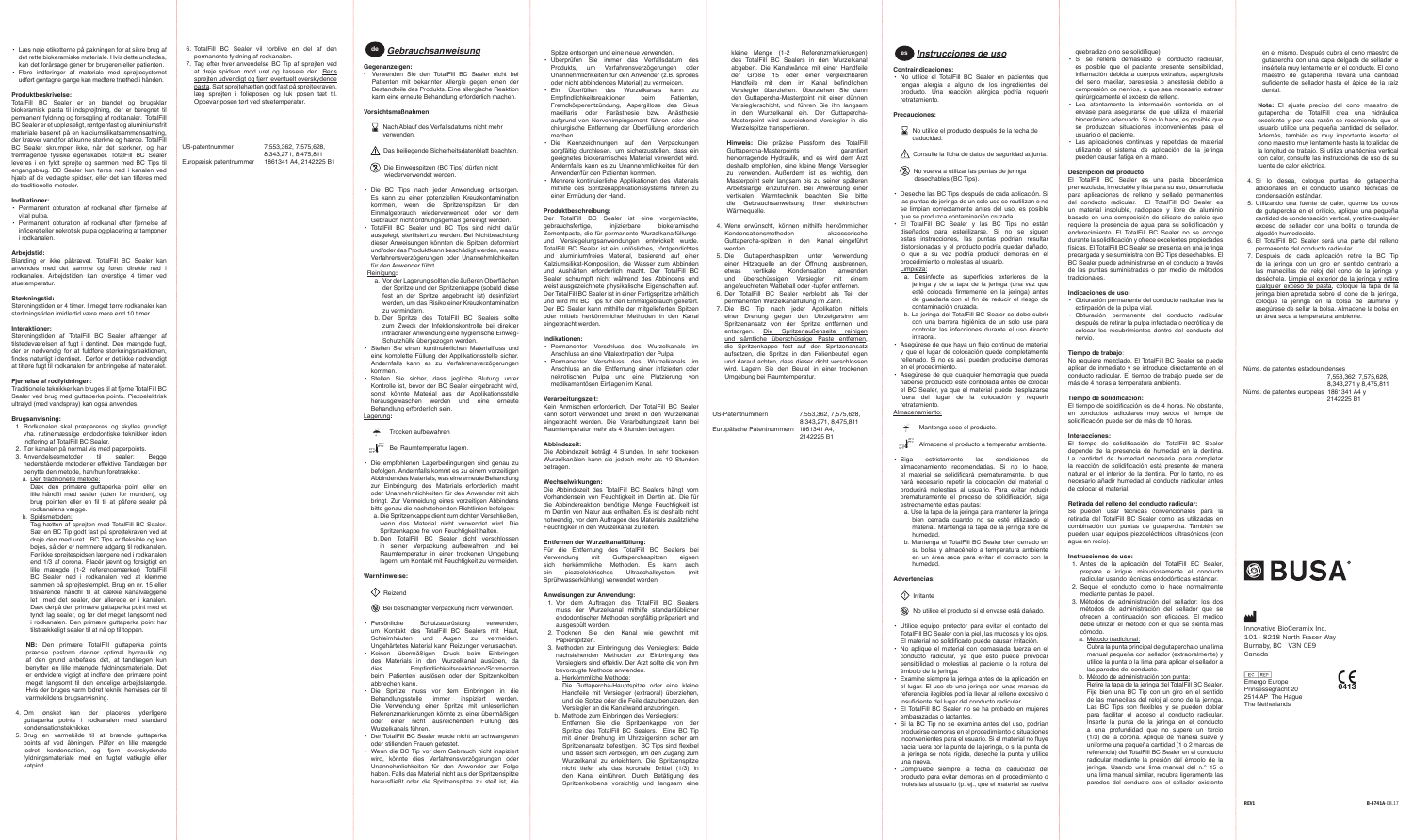*Gebruiksaanwijzing* **Istruzioni per l'uso Instructions d'utilisation** it nl

#### *Bruksanvisning* no

**Instrukcja użycia** pl

ou ne durcit pas).

• Une obturation excessive du canal radiculaire pourrait éveiller la sensibilité du patient, ou entraîner une réaction inflammatoire à corps étranger, une aspergillose du sinus maxillaire, une paresthésie ou une anesthésie due au coincement du nerf, ou nécessiter le retrait chirurgical du matériau d'obturation excessif.

Lire attentivement l'étiquetage d'emballage afin d'assurer l'utilisation du matériau biocéramique adapté. Le non-respect de cette instruction pourrait occasionner une gêne pour l'usager ou le patient. • Plusieurs applications en continu du matériau à l'aide

du système de distribution par seringue pourraient provoquer la fatigue des mains.

## **Description du produit :**

L'TotalFill BC Sealer est une pâte biocéramique injectable prémélangée et prête à l'emploi conçue pour des applications d'obturation et de scellement permanents du canal radiculaire. L'TotalFill BC Sealer est un matériau insoluble, radio-opaque et sans aluminium, fabriqué à partir d'une composition de silicate de calcium nécessitant la présence d'eau pour prendre et durcir. L'TotalFill BC Sealer ne rétrécit pas au cours du durcissement et fait preuve d'excellentes propriétés physiques. L'TotalFill BC Sealer est conditionné dans une seringue préremplie. Il est fourni avec des BC Tips jetables. Le BC Sealer peut être administré dans le canal via les pointes fournies ou par des méthodes traditionnelles.

## **Indications d'emploi :**

- 
- Enduire la pointe principale de gutta-percha ou une petite lime à main avec du produit de scellement (hors de la cavité buccale) et utiliser la pointe ou la lime pour appliquer le produit sur
- 
- Obturation permanente du canal radiculaire après extirpation de pulpe vitale.
- Obturation permanente du canal radiculaire après retrait de pulpe infectée ou nécrosée et placement de pansements intracanalaires.

## **Temps de travail :**

Aucun mélange n'est requis. L'TotalFill BC Sealer peut être appliqué immédiatement et introduit directemen dans le canal radiculaire. Le temps de travail peut être supérieur à quatre heures à température ambiante.

## **Temps de durcissement :**

Le temps de durcissement est de 4 heures. Mais le durcissement peut prendre jusqu'à plus de 10 heures si le matériau est placé dans des canaux radiculaire très secs.

## **Interactions :**

Le temps de durcissement de l'TotalFill BC Sealer dépend de la présence d'humidité dans la dentine. La dentine dispose naturellement de la quantité d'humidité nécessaire pour effectuer la réaction pour le durcissement. Il n'est par conséquent pas nécessaire d'ajouter de l'humidité dans le canal radiculaire avant de poser le matériau.

## **Retrait du matériau d'obturation de canal radiculaire :**

Il est possible d'utiliser des techniques conventionnelles pour le retrait de l'TotalFill BC Sealer lorsqu'il est utilisé avec des pointes de gutta-percha. En outre, il est possible d'utiliser des outils à ultrasons piézoélectriques (avec pulvérisation d'eau).

## **Mode d'emploi :**

- 1. Avant l'application de l'TotalFill BC Sealer, préparer et irriguer abondamment le canal radiculaire selon les techniques endodontiques habituelles.
- 2. Sécher normalement le canal à l'aide de pointes en papier.
- 3. Méthodes d'administration du produit de scellement : les deux méthodes d'administration du produit de scellement ci-dessous sont efficaces. Le clinicien doit utiliser la méthode avec laquelle il se sent le plus à l'aise.
- a. Méthode traditionnelle :

les parois du canal.

b. Méthode d'administration avec une pointe :

Retirer le capuchon de la seringue de l'TotalFill



BC Sealer. Bien fixer une BC Tip sur l'embase de la seringue en tournant dans le sens horaire. Les pointes BC Tips sont flexibles et peuvent être courbées pour faciliter l'accès au canal radiculaire. Insérer la pointe de la seringue dans le canal à une profondeur ne dépassant pas un tiers (1/3) de la pulpe coronaire. Applique délicatement une petite quantité (un à deux traits repères) de l'TotalFill BC Sealer dans le canal radiculaire en comprimant le piston de la seringue. À l'aide d'une lime n° 15 ou d'une

estraneo, aspergillosi del seno mascellare, parestesia o anestesia dovuta alla pressione sul nervo, o può richiedere l'asportazione chirurgica dell'eccesso di materiale di riempimento.

- Ne pas utiliser après la date de péremption.
- Consulter la fiche signalétique (FS) accompagnant le produit
- Ne pas réutiliser les pointes de seringues etables (BC Tips)
- Jeter les BC Tips après chaque application. Une contamination croisée peut survenir si des pointes de seringue à usage unique sont réutilisées ou ne sont pas nettoyées d'une manière correcte avant l'utilisation.
- L'TotalFill BC Sealer et les BC Tips ne sont pas conçus pour être stérilisés. Le non-respect de ces instructions peut créer une distorsion des pointes et/ ou endommager le produit, ce qui entraînerait des retards de la procédure ou une gêne pour l'usager.
- Leggere attentamente le etichette della confezione per accertarsi di utilizzare il materiale in bioceramica idoneo. In caso contrario, si possono creare inconvenienti per l'utilizzatore o il paziente.
- Applicazioni ripetute e continue di materiale con il sistema di applicazione a siringa potrebbero affaticare la mano.

## **Descrizione del prodotto**

- a. Désinfecter les surfaces extérieures de la seringue et le capuchon de la seringue (une fois qu'il est hermétiquement fermé sur la seringue) avant son stockage afin de réduire le risque de contamination croisée.
- b. La seringue de l'TotalFill BC Sealer doit être recouverte à l'aide d'un manchon de protection hygiénique à usage unique pour la prévention des infections lors d'une utilisation intrabuccale directe.
- Veiller à ce qu'il y ait un écoulement continu de matériau et que le site de placement soit entièrement comblé. Le non-respect de cette instruction peut entraîner des retards de la procédure.
- Veiller à contrôler tout saignement éventuel avant de placer le BC Sealer car le matériau risque d'être délogé du site de placement et un remplacement du matériau pourrait s'avérer nécessaire.

## Stockage :

Conserver au sec

## $\frac{10^{10}C}{10^{10}T}$ <sup>25°C</sup> Conserver à température ambiante.

TotalFill BC Sealer è una pasta in bioceramica iniettabile, premiscelata e pronta per l'uso, sviluppata per applicazioni di chiusura e otturazione permanenti del canale radicolare. TotalFill BC Sealer è un materiale radiopaco, privo di alluminio e insolubile, a base di una composizione di calcio silicato che fa presa e si indurisce con l'acqua. TotalFill BC Sealer non si restringe durante l'indurimento e dimostra eccellenti proprietà fisiche. TotalFill BC Sealer è confezionato in una siringa già caricata ed è fornito con punte BC Tip monouso. BC Sealer può essere erogato nel canale con le punte in dotazione oppure mediante metodi tradizionali.

## **Indicazioni per l'uso**

- Otturazione permanente del canale radicolare dopo l'estirpazione di polpa dentaria vitale.
- Otturazione permanente del canale radicolare a seguito di rimozione della polpa infetta o necrotica e posizionamento di medicamento intracanalare.

## **Tempo di lavorazione**

Non è richiesta alcuna miscelazione. TotalFill BC Sealer può essere applicato immediatamente e introdotto direttamente nel canale radicolare. Il tempo di lavorazione può superare le 4 ore a temperatura ambiente.

### **Tempo di indurimento**

Il tempo di indurimento è di 4 ore. Tuttavia, in caso di canali radicolari particolarmente asciutti, può superare le 10 ore.

#### **Interazioni**

Il tempo di indurimento di TotalFill BC Sealer dipende dalla presenza di umidità nella dentina. L'umidità contenuta per natura nella dentina corrisponde alla quantità necessaria per portare a termine la reazione di indurimento. Pertanto, non è necessario aggiungere umidità al canale radicolare prima dell'applicazione di materiale.

## **Rimozione dell'otturazione dal canale radicolare**

Per la rimozione di TotalFill BC Sealer è possibile usare le tecniche convenzionali utilizzate unitamente alle punte di guttapercha. È inoltre possibile utilizzare apparecchiature a ultrasuoni piezoelettriche (con spruzzi di acqua).

## **Istruzioni per l'uso**

- 1. Prima di applicare il materiale TotalFill BC Sealer, preparare e irrigare abbondantemente il canale radicolare utilizzando le tecniche endodontiche standard.
- 2. Asciugare il canale seguendo la procedura usata solitamente con le punte di carta.
- 3. Metodi di erogazione del cemento Entrambi i metodi di erogazione descritti nel seguito sono efficaci. Il medico potrà utilizzare il metodo con cui si senta più a proprio agio.

## a. Metodo tradizionale

- Rivestire il punto primario di guttapercha o una piccola lima manuale con cemento (extraoralmente) e usare il punto o la lima per applicare il cemento sulle pareti canalari. b. Metodo di erogazione con punta
- Rimuovere il cappuccio dalla siringa TotalFill BC Sealer. Fissare saldamente una punta BC Tip facendo ruotare in senso orario il perno della siringa. Le BC Tip sono flessibili e possono essere curvate per agevolare l'accesso al canale radicolare. Inserire la punta della siringa nel canale senza superare un terzo (1/3) della profondità coronale. Erogare delicatamente e uniformemente una piccola quantità di TotalFill BC Sealer (1-2 tacche di riferimento) nel canale radicolare comprimendo lo stantuffo della siringa. usando una lima manuale n. 15 o una lima simile, rivestire leggermente le pareti del canale con il cemento esistente nel canale. Quindi rivestire il cono di guttapercha master con uno strato sottile di cemento e inserirlo molto lentamente nel canale. Il cono di guttapercha master porterà una quantità sufficiente di cemento all'apice.

## **Instructions d'utilisation**

- **Contre-indications :**
- Ne pas utiliser l'TotalFill BC Sealer chez des patients présentant une allergie connue à l'un des composants du produit. Une réaction allergique pourrait nécessiter un remplacement par du nouveau matériau.

## **Précautions :**

- $\sqrt{2}$  Niet gebruiken na de uiterste gebruiksdatum.
- $\bigwedge$  Raadpleeg het bijgesloten iligheidsgegevensblad (SDS).
- De disposable spuittips (BC Tips) niet hergebruiken
- Gooi de BC Tips na elk gebruik weg. Er kan kruisbesmetting optreden als voor eenmalig gebruik bestemde spuittippen opnieuw worden gebruikt of vóór gebruik niet naar behoren worden gereinigd.
- TotalFill BC Sealer en BC Tips zijn niet bestemd om te worden gesteriliseerd. Als deze instructies niet worden opgevolgd, kunnen de tips worden vervormd en/of het product worden beschadigd, met vertragingen in de procedure of ongemak voor de gebruiker tot gevolg. Reinigen:
- a. Desinfecteer de buitenkant van de spuit en de spuitdop (nadat deze stevig op de spuit is aangebracht) voordat u de spuit met dop opbergt, om het risico van kruisbesmetting te verlagen.
- b. De TotalFill BC Sealer-spuit moet worden omhuld met een hygiënische barrièrehuls voor eenmalig gebruik voor infectiepreventie voor direct intraoraal gebruik.
- Zorg ervoor dat het materiaal continu vloeit en dat de aanbrengplek volledig wordt gevuld. Als u dit niet doet, kan dit vertragingen in de procedure tot gevolg hebben.
- Zorg ervoor dat alle bloeding onder controle is voordat de BC Sealer wordt aangebracht, want het materiaal zou uit de aanbrengplek kunnen wegstromen en herbehandeling vereisen. Opslag:

## **Droog bewaren**

- $20^{\circ}$ <sup>25°C</sup> Opslaan bij kamertemperatuur.
- Volg de aanbevolen opslagvoorwaarden nauwkeurig op. Als u dit niet doet, zal dit leiden tot voortijdig zetten van het materiaal, met als gevolg dat het materiaal opnieuw moet worden geplaatst en verder ongemak voor de gebruiker. Volg deze richtlijnen nauwkeurig op om voortijdige aanvang van het verhardingsproces te voorkomen:
- a. Gebruik de spuitdop om de spuit goed afgesloten te houden wanneer het materiaal niet wordt gebruikt. Houd de spuitdop vrij van vocht.
- b. Bewaar TotalFill BC Sealer goed afgesloten in het zakie bij kamertemperatuur in een droge ruimte om contact met vocht te voorkomen.

## Nettoyage :

it **Istruzioni per l'uso**<br>Conception de la constante de de acception alle propiese au paris a public and the Tactoppiamento preciso del cono master di<br>Constantino del controllo propiese au parte de la controlla del control **Nota :** L'accoppiamento preciso del cono master di guttapercha TotalFill crea un'idraulica perfetta e per tale motivo è consigliabile che il medico utilizzi una piccola quantità di cemento. È altresì importante inserire il cono master molto lentamente fino alla lunghezza di lavoro finale. Se si adotta una tecnica verticale calda, fare riferimento alle istruzioni per l'uso della fonte di calore elettrica che si sta utilizzando.

- Observer rigoureusement les conditions de stockage recommandées. Le non-respect de cette instruction entraînera le durcissement précoce du matériau, ce qui gênera l'usager, ou le matériau devra être remplacé. Afin d'éviter un déclenchement précoce du processus de durcissement, suivre ces directives avec attention : a. Utiliser le capuchon de la seringue pour bien
- fermer cette dernière lorsque le matériau n'est pas utilisé. Maintenir l'étanchéité du capuchon de la seringue.
- b. Conserver l'TotalFill BC Sealer bien scellé dans sa pochette et le ranger à température ambiante dans un endroit sec pour éviter tout contact avec de l'humidité.

fr **Instructions d'utilisation** gêner l'usager (par ex., le matériau devient cassant lime équivalente, enduire légèrement les parois the la limitudioni per l'uso lime équivalente, enduire légèrement les parois du canal du produit de scellement se trouvant dans le canal. Enduire ensuite le cône principal de gutta-percha d'une fine couche de produit de scellement et l'insérer très lentement dans le canal. Ce cône transportera suffisamment de produit de scellement à l'apex.

## **Mises en garde :**

 $\Diamond$  Irritant

## Ne pas utiliser si l'emballage est endommagé.

EC REP Emergo Europe Prinsessegracht 20 2514 AP The Hague The Netherlands



 $C_{0413}$ 

- Utiliser un équipement de protection individuelle pour éviter tout contact de l'TotalFill BC Sealer avec la peau, les membranes muqueuses et les yeux. Le
- matériau non durci peut causer une irritation. • Ne pas exercer une force trop importante pour appliquer le matériau dans le canal radiculaire sous risque d'éveiller la sensibilité/l'inconfort du patient ou de provoquer la rupture du piston de la seringue.
- Toujours inspecter la seringue avant de procéder à une application dans le site. L'utilisation d'une seringue comportant des repères illisibles pourrait entraîner une obturation excessive ou insuffisante du
- site du canal radiculaire. • L'TotalFill BC Sealer n'a pas été testé sur des femmes enceintes ou des mères allaitantes.
- Si la BC Tip n'est pas inspectée avant l'utilisation, des retards de la procédure pourraient s'ensuivre, ou ceci pourrait gêner l'usager. Si le matériau ne s'écoule pas de la pointe de la seringue ou si la pointe de la seringue semble rigide, jeter la pointe et en utiliser une neuve.
- Vérifier toujours la date de péremption du produit afin d'empêcher des retards de la procédure et de ne pas

## **Controindicazioni**

• Non usare TotalFill BC Sealer in pazienti con nota allergia a uno qualsiasi degli ingredienti del prodotto. Una reazione allergica potrebbe richiedere la ripetizione del trattamento.

## **Precauzioni**

- $\sqrt{2}$  Non usare dopo la data di scadenza.
- Consultare la scheda di sicurezza del prodotto (SDS).
- Non riutilizzare le punte monouso per siringa (BC Tip).
- il rischio di contaminazione crociata se le punte monouso per siringa vengono riutilizzate o non sono pulite correttamente prima dell'uso. • TotalFill BC Sealer e le BC Tip non sono progettati per essere sterilizzati. La mancata osservanza di queste istruzioni può comportare la distorsione delle punte
- procedura o altri inconvenienti per l'utilizzatore. Pulizia a. Disinfettare le superfici esterne della siringa e il
- siringa) prima della conservazione per ridurre il rischio di contaminazione crociata. b. La siringa TotalFill BC Sealer deve essere protetta
- il controllo delle infezioni in caso di uso intraorale diretto. • Assicurare un flusso continuo di materiale e il
- riempimento completo del sito di applicazione. La mancata osservanza di questa precauzione può comportare ritardi nella procedura.
- di applicare il materiale BC Sealer, che altrimenti potrebbe essere trasportato al di fuori del sito di applicazione, con conseguente necessità di ripetere il trattamento. **Conservazione**

## **Mantenere asciutto**

## $\sum_{\substack{0 \leq r \leq C \\ 50 \leq r}} \frac{2^{5 \times c}}{2^{5 \times c}}$  Conservare a temperatura ambiente.

• Smaltire le BC Tip dopo ogni applicazione. Esiste

e/o danni al prodotto, con conseguenti ritardi nella

cappuccio (dopo averlo fissato saldamente sulla

da un manicotto con barriera igienica monouso per

• Assicurare il totale controllo del sanguinamento prima

- Attenersi scrupolosamente alle condizioni di conservazione consigliate. In caso contrario, i materiale si indurirà prematuramente, rendendo necessario il ritrattamento con nuovo materiale e creando un inconveniente per l'utilizzatore. Per evitare di indurre prematuramente il processo di presa, attenersi alle lin guida seguenti.
- che la siringa rimanga ben chiusa con l'apposito cappuccio. Tenere il cappuccio della siringa privo di umidità.
- nella relativa busta e conservarlo a temperatura ambiente in un luogo asciutto, per evitare il contatto con l'umidità.

a. Quando il materiale non viene utilizzato, assicurarsi

b. Tenere il materiale TotalFill BC Sealer ben sigillato

## **Avvertenze**

## $\Diamond$  Irritante

## Non usa re se la confezione è danneggiata

• Ispezionare sempre la siringa prima dell'applicazione

- Per evitare il contatto di pelle, mucose e occhi con il materiale TotalFill BC Sealer, usare un idoneo equipaggiamento di protezione personale. Il materiale non indurito può causare irritazione.
- Per non provocare sensibilità dentale/disagio al paziente o la rottura dello stantuffo della siringa, non usare forza eccessiva per applicare il materiale nel canale radicolare.
- nel sito trattato. L'uso di una siringa con tacche di riferimento illeggibili può portare al riempimento eccessivo o insufficiente del sito del canale radicolare. • TotalFill BC Sealer non è stato testato su donne in gravidanza o in allattamento.
- La mancata verifica della BC Tip prima dell'uso potrebbe comportare ritardi nella procedura o causare inconvenienti per l'utilizzatore. Se il materiale non fuoriesce dalla punta della siringa o se la punta della siringa appare rigida, gettarla e usarne una nuova.
- per evitare ritardi nella procedura o inconvenienti per l'utilizzatore (per es. il materiale diventa friabile o non fa presa).
- Il riempimento eccessivo del canale radicolare può causare sensibilità dentale, infiammazione da corpo

• Controllare sempre la data di scadenza del prodotto

## **Contra-indicaties:**

• Gebruik TotalFill BC Sealer niet bij patiënten met een bekende allergie voor een van de bestanddelen van het product. In geval van een allergische reactie kan herbehandeling nodig zijn.

## **Voorzorgsmaatregelen:**

## **Waarschuwingen:**

## Irriterend

Niet gebruiken als de verpakking beschadigd is.

- Gebruik persoonlijke beschermingsmiddelen om aanraking van TotalFill BC Sealer met de huid, slijmvliezen en ogen te voorkomen. Onverhard materiaal kan irritatie veroorzaken.
- Oefen geen overmatige kracht uit om het materiaal in het wortelkanaal aan te brengen, want dit zou gevoeligheid/ongemak bij de patiënt of breken van de zuiger van de spuit tot gevolg kunnen hebben.
- Inspecteer de spuit altijd voordat deze in de behandelplaats wordt gestoken. Gebruik van een spuit met onleesbare referentiemarkeringen zou ertoe kunnen leiden dat er te veel of te weinig materiaal op de plaats in het wortelkanaal wordt aangebracht.
- TotalFill BC Sealer is niet getest bij vrouwen die zwanger zijn of borstvoeding geven.
- Vertragingen in de procedure of ongemak voor de gebruiker kunnen optreden als de BC Tip niet vóór gebruik wordt geïnspecteerd. Als het materiaal niet uit de spuittip vloeit of als de spuittip te stijf aanvoelt, gooi de tip dan weg en gebruik een nieuwe.
- Controleer altijd de uiterste gebruiksdatum van het product om vertragingen in de procedure of ongemak voor de gebruiker te voorkomen (bv. materiaal wordt broos of zal niet zetten).
- Overvulling van het wortelkanaal kan leiden tot gevoeligheid bij de patiënt, vreemdlichaamontsteking,
- 4. Se si desidera, collocare ulteriori punte di guttapercha nel canale utilizzando le tecniche di condensazione standard.
- 5. Con una fonte di calore, scaldare i coni di guttapercha sull'orifizio, applicare una leggera quantità di condensazione verticale e rimuovere eventuale cemento in eccesso con un batuffolo di cotone o un tampone umido.
- 6. TotalFill BC Sealer resterà come parte dell'otturazione del canale radicolare permanente.
- 7. Dopo ogni applicazione rimuovere la punta BC Tip dalla siringa facendo ruotare il perno in senso antiorario e smaltirla. Pulire la parte esterna della siringa e rimuovere l'eventuale pasta in eccesso, fissare saldamente il cappuccio sul perno della siringa e inserirla nella busta di alluminio assicurandosi di sigillarla. Conservare la busta in luogo asciutto a temperatura ambiente.

Brevetti U.S.A. n. 7,553,362, 7,575,628, 8,343,271, 8,475,811 Brevetti europei n. 1861341 A4, 2142225 B1



**Remarque :** la mise en place précise du cône principal de gutta-percha TotalFill crée une hydraulique parfaite, c'est pourquoi il est recommandé au médecin d'utiliser une petite quantité de produit de scellement. En outre, il est également important d'insérer le cône principal très lentement pour atteindre sa longueur de travail finale. En cas d'utilisation d'une technique verticale chaude, voir les instructions de la source électrique de chaleur.

- 4. Le cas échéant, placer des pointes de gutta-percha supplémentaires dans le canal en utilisant les techniques de condensation habituelles.
- 5. Brûler les cônes de gutta-percha au niveau de l'orifice à l'aide d'une source de chaleur, appliquer une faible quantité de condensation verticale et retirer tout excédent de produit de scellement à l'aide d'un tampon d'ouate ou d'un écouvillon humide.
- 6. L'TotalFill BC Sealer constituera un élément de l'obturation permanente du canal radiculaire.
- 7. Après chaque application, retirer la BC Tip de la seringue en tournant dans le sens antihoraire sur l'embase de la seringue, puis la jeter. Nettoyer l'extérieur de la seringue et retirer l'excédent de pâte, bien mettre en place le capuchon de la seringue sur l'embase, puis placer la seringue dans sa pochette en aluminium et s'assurer de bien fermer cette dernière. Ranger la pochette dans un endroit sec à température ambiante.

Brevets américains numéros 7,553,362, 7,575,628, 8,343,271, 8,475,811 Brevets européens numéros 1861341 A4, 2142225 B1



## **BC Sealer**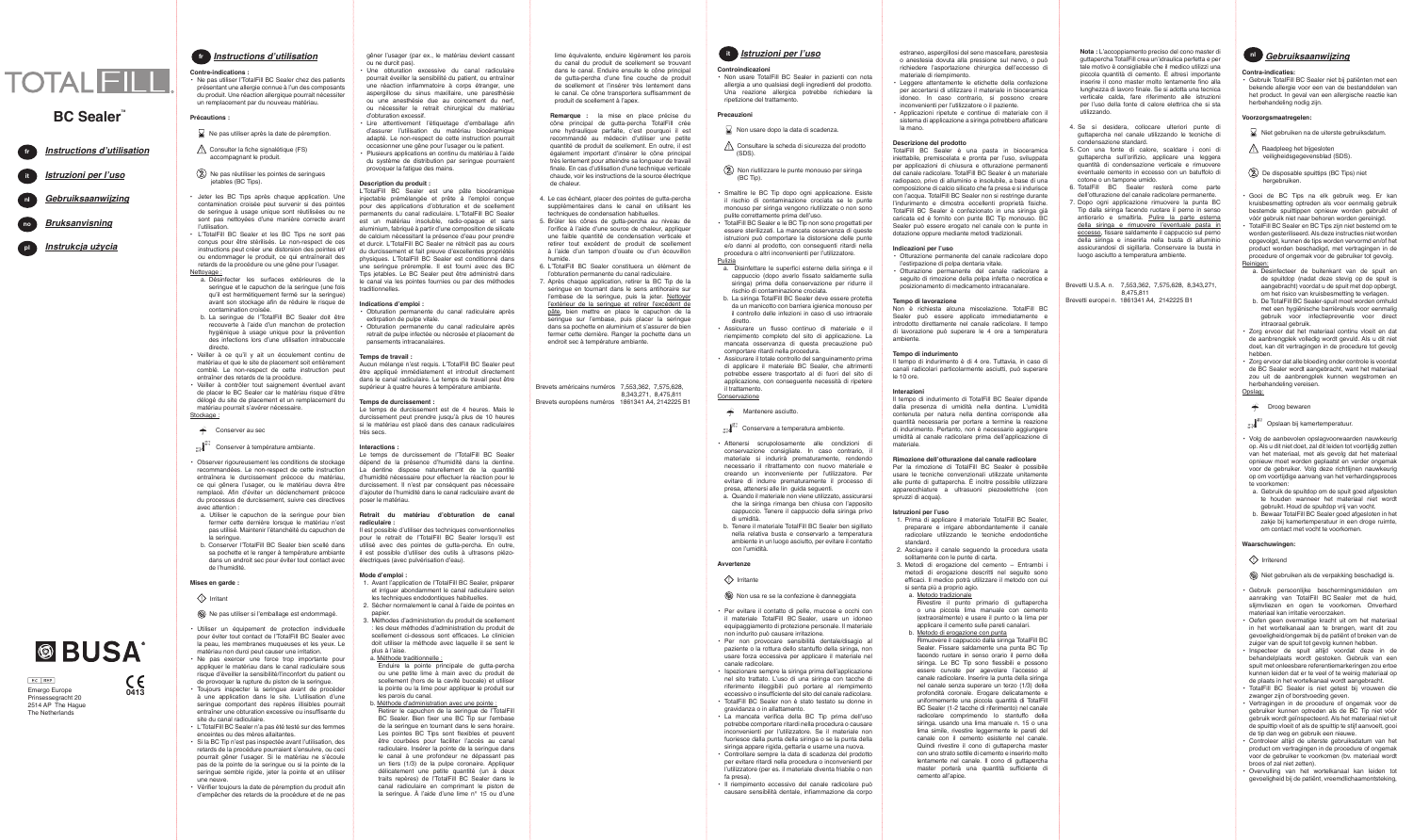aspergillose van de sinus maxillaris, paresthesie of gevoelloosheid als gevolg van een ingeklemde zenuw, of kan operatieve verwijdering van de overvulling nodig maken.

- Lees zorgvuldig de etiketten op de verpakking zodat het juiste biokeramisch materiaal wordt gebruikt. Als u dit niet doet, kan dit ongemak voor de gebruiker of patiënt veroorzaken.
- Meerdere continue applicaties van materiaal met behulp van het aanbrengsysteem met spuit kan vermoeidheid van de hand tot gevolg hebben.

## **Productbeschrijving:**

TotalFill BC Sealer is een voorgemengde gebruiksklare injecteerbare biokeramische pasta die is ontwikkeld voor het permanent vullen en afdichten van het wortelkanaal. TotalFill BC Sealer is een onoplosbaar, radiopaak en aluminiumvrij materiaal gebaseerd op een calciumsilicaatmengsel, dat de aanwezigheid van water vereist om te verharden. TotalFill BC Sealer krimpt niet bij het verharden en heeft uitstekende fysische eigenschappen. TotalFill BC Sealer is verpakt in een voorgevulde spuit en wordt geleverd met disposable BC Tips. BC Sealer kan in het kanaal worden ingebracht via de bijgeleverde tips of via traditionele methoden.

## **Indicaties voor gebruik:**

- Permanente obturatie van het wortelkanaal na extirpatie van de vitale pulpa. • Permanente obturatie van het wortelkanaal na
- verwijdering van geïnfecteerde of necrotische pulpa en aanbrengen van wortelkanaalmedicatie.

## **Werktijd:**

Geen menging vereist. TotalFill BC Sealer kan onmiddellijk worden aangebracht en rechtstreeks in het wortelkanaal worden ingebracht. De werktijd kan meer dan 4 uur bedragen bij kamertemperatuur.

**Verhardingstijd:** 

De verhardingstijd bedraagt 4 uur. In zeer droge

wortelkanalen kan de verhardingstijd echter meer dan 10 uur bedragen.

## **Interacties:**

De verhardingstijd van TotalFill BC Sealer is afhankelijk van de aanwezigheid van vocht in de dentine. De vereiste hoeveelheid vocht ter voltooiing van de verhardingsreactie is van nature aanwezig in de dentine. Het is daarom niet nodig om vocht toe te voegen in het wortelkanaal voordat het materiaal wordt aangebracht.

### **Verwijdering van de wortelkanaalvulling:**

Er kunnen conventionele technieken worden gebruikt voor het verwijderen van TotalFill BC Sealer als gebruikt in combinatie met guttaperchastiften. Er kan ook piëzoelektrisch ultrasoongeluid (met waterspray) worden gebruikt.

TotalFill BC Sealer er en forhåndsblandet bruksklar injiserbar biokeramisk pasta som er utviklet for permanent fylling av rotkanal samt forseglingsapplikasjoner. TotalFill BC Sealer er et uoppløselig, røntgentett og aluminiumsfritt materiale basert på en kalsiumsilikatsammensetning som krever forekomst av vann for å herde og størkne. TotalFill BC Sealer krymper ikke under herding og utviser utmerkede fysiske egenskaper. TotalFill BC Sealer er pakket en forhåndsfylt sprøyte og leveres med BC Tips til engangsbruk. BC Sealer kan innføres i kanalen via de medfølgende tuppene, eller den kan innføres ved bruk av tradisjonelle metoder.

Patenter i U.S.A. nr. 7,553,362, 7,575,628,

#### **Gebruiksaanwijzing:**

Herdetiden er 4 timer. I svært tørre rotkanaler kan imidlertid herdetiden være mer enn 10 timer.

- 1. Alvorens de TotalFill BC Sealer aan te brengen, prepareert en irrigeert u het wortelkanaal grondig met behulp van endodontische standaardtechnieken.
- 2. Droog het kanaal zoals u dat normaal doet met behulp van papierpunten.
- 3. Methoden voor het inbrengen van afdichtingsmateriaal: beide methoden hieronder voor het aanbrengen van afdichtingsmateriaal zijn doeltreffend. De arts dient de methode te gebruiken waarmee hij het best vertrouwd is.
- a. Traditionele methode:
- Breng een laag afdichtingsmateriaal aan op de primaire guttaperchastift of een kleine handvijl (extraoraal) en gebruik de stift of vijl om het afdichtingsmateriaal op de kanaalwanden aan te brengen.
- b. Aanbrengmethode met tip:

Verwijder de spuitdop van de TotalFill BC Sealer-spuit. Bevestig een BC Tip stevig aan het aanzetstuk van de spuit door de tip rechtsom te draaien. BC Tips zijn flexibel en kunnen worden gebogen om het inbrengen in het wortelkanaal te vergemakkelijken. Breng de tip van de spuit in het kanaal in, niet dieper dan een derde (1/3) van de kroon. Breng voorzichtig en geleidelijk een kleine hoeveelheid (1-2 referentiemarkeringen) TotalFill BC Sealer in het wortelkanaal in door op de zuiger van de spuit te duwen. Breng een dunne laag van het in het kanaal aanwezige afdichtingsmateriaal aan op de wanden van het kanaal met behulp van een handvijl 15 of een vergelijkbare handvijl. Breng vervolgens een dunne laag afdichtingsmateriaal aan op de guttaperchahoofdstift en breng deze zeer langzaam in het kanaal in. De guttaperchahoofdstift voert voldoende afdichtingsmateriaal naar de apex.

- 4. Hvis ønskelig, plasser ytterligere guttaperkaspisse inn i kanalen ved bruk av standard kondenseringsteknikker.
- 5. Bruk en varmekilde til å brenne av guttaperkakonusene ved åpningen, påfør en liten mengde vertikal kondensering, og fjern eventuell overflødig forsegler med en fuktig bomullsdott eller vattpinne.
- 6. TotalFill BC Sealer vil forbli en del av den permanente rotkanalfyllingen.

## **Produktbeskrivelse:**

#### **Indikasjoner for bruk:**

- Permanent obturasjon av rotkanalen etter vital pulpaekstirpasjon.
- Permanent obturasjon av rotkanalen etter fjerning av infisert eller nekrotisk pulpa og plassering av intrakanalbandasjer.

## **Virketid:**

Ingen blanding er nødvendig. TotalFill BC Sealer kan påføres umiddelbart og innføres direkte i rotkanalen. Virketiden kan være mer enn 4 timer i romtemperatur.

## **Herdetid:**

## **Interaksjoner:**

Do usuwania uszczelniacza TotalFill BC Sealer można stosować konwencionalne techniki, takie jak są stosowane w połączeniu z ćwiekami gutaperkowymi. Ponadto można stosować ultradźwięki piezoelektryczne z natryskiem wodnym

Herdetiden for TotalFill BC Sealer avhenger av fuktighet i dentinet. Mengden fuktighet som kreves for å fullføre herdereaksjonen, finnes naturlig i dentinet. Det er derfor ikke nødvendig å tilføre fuktighet i rotkanalen før materialet plasseres.

### **Fjerne rotkanalfylling:**

Konvensjonelle teknikker kan benyttes til fjerning av TotalFill BC Sealer når brukt i kombinasjon med guttaperkaspisser. Piezoelektrisk ultralyd (med vanndusj) kan også brukes.

## **Bruksanvisning:**

- 1. Før påføring av TotalFill BC Sealer må rotkanalen prepareres og skylles grundig ved bruk av standard endodontiske teknikker.
- 2. Tørk kanalen på normal måte ved bruk av papirspisser.
- 3. Innføringsmetoder for forsegleren: Begge forseglerinnføringsmetodene nedenfor er effektive. Klinikeren skal bruke metoden han eller hun er mest fortrolig med.
- a. Tradisjonell metode:

 $\bigwedge$  Se medfølgende sikkerhetsdatablad (SDS). Ikke bruk sprøytetuppene til engangsbruk

> Påfør forsegler på den primære guttaperkaspissen eller en liten håndfil (ekstraoralt), og bruk spissen eller filen til å påføre forsegleren på kanalveggene. b. Tuppinnføringsmetode:

Ta av sprøytehetten fra TotalFill BC Sealersprøyten. Fest en BC Tip godt ved å vri medurs på sprøytens muffe. BC Tips er bøyelig og kan bøyes for å få lettere tilgang i rotkanalen. Sett inn sprøytespissen i kanalen ikke dypere enn den koronale tredjedel (1/3). Doser en liten mengde (12 referansemerker) TotalFill BC Sealer forsiktig og jevnt inn i rotkanalen ved å presse stempelet på sprøyten. Bruk en håndfil nr. 15 eller tilsvarende håndfil til å dekke kanalveggene lett med den eksisterende forsegleren i kanalen. Påfør deretter et tynt lag med forsegler på hovedguttaperkakonusen, og sett den svært sakte inn i kanalen. Hoved-guttaperkakonusen vil føre tilstrekkelig med forsegler til apeks.

- $20^{25}$ <sup>25°C</sup> Oppbevares i romtemperatur.
- Overhold de anbefalte oppbevaringsforholdene nøye. Hvis dette ikke gjøres, vil materialet herdes for tidlig og føre til ny behandling med plassering av materialet eller ulemper for brukeren. Følg disse retningslinjene nøye for å unngå at herdeprosessen starter for tidlig:
- a. Bruk sprøytehetten til å holde sprøyten godt lukket når materialet ikke er i bruk. Hold sprøytehetten fri for fuktighet.
- b. Oppbevar TotalFill BC Sealer godt forseglet i pakningen og oppbevar i romtemperatur på et tørt sted for å unngå kontakt med fuktighet.

**Merk:** Den presise passformen til TotalFill guttaperka-hovedkonusen danner utmerket hydraulikk, og det anbefales derfor at helsepersonellet bruker en liten mengde forsegler. I tillegg er det også viktig å sette hovedkonusen svært sakte inn til den endelige arbeidslengden. Dersom en varm vertikal teknikk brukes, må du se bruksanvisningene for den elektriske varmekilden.

- Jeśli końcówka BC Tip ampułkostrzykawki nie zostanie sprawdzona przed użyciem, mogą nastąpić opóźnienia zabiegu lub utrudnienia dla użytkownika. Jeśli materiał nie wypływa z końcówki ampułkostrzykawki lub jeśli końcówka wydaje się być sztywna należy wyrzucić końcówkę i użyć nowej.
- Zawsze należy sprawdzić termin ważności produktu, aby uniknąć opóźnienia zabiegu lub utrudnień dla użytkownika (np. materiał staje się kruchy lub nie ulega stężeniu).
- Nadmierne napełnienie kanału korzeniowego może powodować u pacjenta nadwrażliwość, stan zapalny spowodowany obecnością ciała obcego, aspergilozę zatoki szczękowej, parestezję lub znieczulenie spowodowane uciśnieciem nerwów lub może wymagać chirurgicznego usunięcia nadmiernej ilości materiału.
- Należy dokładnie przeczytać etykiety na opakowaniu, aby zapewnić użycie odpowiedniego materiału bioceramicznego. W przeciwnym razie może dojść do utrudnień dla użytkownika lub pacjenta.
- Wielokrotne ciągłe stosowanie materiału przy użyciu systemu ampułkostrzykawki może powodować zmęczenie ręki.
- $\sum$  Nie używać po upływie daty ważności
- Należy się zapoznać z załączoną Kartą harakterystyk
- Jednorazowych końcówek ampułkostrzykawek BC Tips) nie wolno używać ponowi
- Końcówki jednorazowe BC Tips należy wyrzucić po każdym użyciu. W przypadku ponownego użycia lub nieodpowiedniego wyczyszczenia przed użyciem jednorazowych końcówek ampułkostrzykawki może nastąpić skażenie krzyżowe.
- Uszczelniacz TotalFill BC Sealer ani końcówki BC Tips nie są przeznaczone do sterylizacji. Niezastosowanie się do tych instrukcji może spowodować odkształcenie końcówek i/lub uszkodzenie produktu, prowadzące do opóźnień w zabiegu lub utrudnienia dla użytkownika. Czyszczenie:
- a. Przed przechowywaniem odkazić zewnętrzne powierzchnie ampułkostrzykawki i zatyczki strzykawki (po jej szczelnym założeniu na ampułkostrzykawkę), aby zminimalizować ryzyko skażenia krzyżowego.
- b. Podczas bezpośredniego stosowania w jamie ustnej ampułkostrzykawka uszczelniacza TotalFill BC Sealer powinna być okryta higienicznym jednorazowym rękawem dentystycznym stanowiącym barierę chroniącą przed zakażeniam
- Upewnić się, że ma miejsce ciągły przepływ materiału i że miejsce leczenia jest całkowicie wypełnione. Nieprzestrzeganie tego zalecenia może spowodować opóźnienia zabiegu.
- Upewnić się, że wszelkie krwawienie zostało opanowane przed umieszczeniem uszczelniacza BC Sealer, ponieważ materiał ten może zostać wymyty z miejsca zabiegu i konieczne bedzie ponowne umieszczenie go. Przechowywanie:

## **Przechowywać w suchym miejscu**

<sub>seç</sub>∬<sup>25°c</sup> Przechowywać w temperaturze pokojowej.

- Należy ściśle przestrzegać zalecanych warunków przechowywania. Nieprzestrzeganie ich spowoduje przedwczesne stężenie materiału, powodując konieczność ponownego umieszczenia materiału lub utrudnienia dla użytkownika. Aby uniknąć przedwczesnego rozpoczęcia procesu tężenia, należy postępować ściśle według poniższych wskazówek:
- a. Gdy materiał nie jest używany, ampułkostrzykawka powinna być szczelnie zamknięta zatyczką. Zatyczkę strzykawki należy utrzymywać w stanie wolnym od wilgoci.
- b. Uszczelniacz TotalFill BC Sealer należy przechowywać szczelnie zamknięty w jego worku, w temperaturze pokojowej w suchym miejscu, aby uniknąć kontaktu z wilgocią.

## **Opis produktu:**

Uszczelniacz TotalFill BC Sealer jest gotową do użycia mieszaniną pasty cementu bioceramicznego do wstrzykiwania przeznaczoną do trwałego wypełniania i uszczelniania kanału korzeniowego zęba. Uszczelniacz TotalFill BC Sealer iest nierozpuszczalnym, nieprzepuszczalnym dla promieni rtg i niezawierającym aluminium materiałem na bazie krzemianu wapnia, który wymaga obecności wody do stężenia i stwardnienia. Uszczelniacz TotalFill BC Sealer nie kurczy się podczas tężenia i wykazuje doskonałe własności fizyczne. Uszczelniacz TotalFill BC Sealer jest dostarczany w ampułkostrzykawce wraz z jednorazowymi końcówkami BC Tips. Uszczelniacz BC Sealer może być podawany do kanału za pośrednictwem dostarczonych końcówek lub może być podawany za pomocą tradycyjnych metod.

## **Wskazania dotyczące stosowania:**

- Trwała obturacja kanału korzeniowego zęba po usunięciu miazgi żywej.
- Trwała obturacja kanału korzeniowego po usunięciu zakażonej lub martwiczej miazgi i założeniu opatrunków wewnątrzkanałowych.

## **Czas pracy:**

Nie jest potrzebne mieszanie. Uszczelniacz TotalFill BC Sealer może być stosowany natychmiast i może być wprowadzany bezpośrednio do kanału korzeniowego. Czas działania może przekraczać 4 godziny w temperaturze pokojowej.

## **Czas tężenia:**

Czas tężenia wynosi 4 godziny. Jednak w bardzo suchych kanałach korzeniowych czas tężenia może przekraczać 10 godzin.

## **Interakcje:**

Czas tężenia uszczelniacza TotalFill BC Sealer zależy od obecności wilgoci w zębinie. Zębina naturalnie zawiera tę ilość wilgoci, która jest konieczna dla zakończenia reakcji stężania. Dlatego też nie jest konieczne dodawanie wilgoci w kanale korzeniowym przed umieszczeniem tego materiału.

### **Usuwanie wypełnienia kanału korzeniowego:**

## **Wskazówki dotyczące stosowania:**

- 1. Przed zastosowaniem uszczelniacza TotalFill BC Sealer należy dokładnie opracować i przepłukać kanał korzeniowy za pomocą standardowych technik endodontycznych.
- 2. Osuszyć kanał jak podczas rutynowego zabiegu za pomocą ćwieków papierowych.
- 3. Metody podawania uszczelniacza: obie niżej podane metody podawania uszczelniacza są skuteczne. Lekarz powinien stosować metodę, którą uważa za najbardziej odpowiednią. a. Metoda tradycyjna:
- Pokryć uszczelniaczem wstępny ćwiek gutaperkowy lub mały pilnik ręczny (na zewnątrz jamy ustnej) i użyć ćwieka lub pilnika do nałożenia uszczelniacza na ściany kanału.
- b. Metoda podawania za pomocą końcówki: Zdjąć zatyczkę z ampułkostrzykawki uszczelniacza TotalFill BC Sealer. Stabilnie przymocować do złącza ampułkostrzykawki końcówkę BC Tip obracając ją w prawo. Końcówki BC Tips są elastyczne i można je zginać, aby

 $FC$  RFP Emergo Europe Prinsessegracht 20 2514 AP The Hague The Netherlands

CE<br><sub>0413</sub>

*Bruksanvisning*

Må ikke brukes etter utløpsdatoen.

**Kontraindikasjoner:**

• Ikke bruk TotalFill BC Sealer på pasienter med kjent allergi mot noen av produktets ingredienser. En allergisk reaksjon kan kreve ny behandling.

**Forholdsregler:**

(BC Tips) flere ganger.

• Kast BC Tips etter hver bruk. Potensiell krysskontaminasjon kan forekomme dersom sprøytetupper til engangsbruk gjenbrukes eller ikke

rengjøres godt før bruk.

• TotalFill BC Sealer og BC Tips er ikke laget for å bli sterilisert. Hvis ikke disse instruksjonene følges, kan sprøytetuppene bli fordreid og/eller produktet bli skadet, noe som kan forårsake prosessuelle

forsinkelser eller ulemper for brukeren.

Rengjøring:

Må holdes tørr.

a. Desinfiser de utvendige flatene på sprøyten og sprøytehetten (når den er godt forseglet på sprøyten) før oppbevaring, for å redusere faren

for krysskontaminasjon.

b. TotalFill BC Sealer-sprøyten skal dekkes med en hygienisk barrierehylse til engangsbruk for infeksjonskontroll for direkte intraoral bruk. • Påse at det er kontinuerlig strømning av materiale og at plasseringsstedet fylles helt. Hvis dette ikke gjøres,

kan det føre til prosessuelle forsinkelser.

• Kontroller at eventuell blødning er under kontroll før BC Sealer plasseres, da materialet kan bli skylt ut av plasseringsstedet og kreve ny behandling.

Oppbevaring:

## **Advarsler:**

## Irriterende stoff

Må ikke brukes hvis pakningen er skadet.

- Bruk personlig verneutstyr for å unngå at TotalFill BC Sealer kommer i kontakt med huden, slimhinnene og øynene. Uherdet materiale kan forårsake irritasjon.
- Ikke bruk for mye makt når du påfører materialet i rotkanalen, da det kan føre til sensibilisering/ubehag hos pasienten eller at sprøytestempelet brekker.
- Kontroller alltid sprøyten før bruk på stedet. Bruk av en sprøyte med uleselige referansemerker kan føre til at rotkanalstedet over- eller underfylles.
- TotalFill BC Sealer har ikke blitt testet på gravide eller ammende mødre.
- Prosessuelle forsinkelser eller ulemper for brukeren kan oppstå dersom BC Tip ikke inspiseres før bruk. Hvis materialet ikke strømmer ut av sprøytetuppen, eller hvis sprøytetuppen kjennes stiv, skal du kaste tuppen og bruke en ny.
- Sjekk alltid utløpsdatoen til produktet for å forhindre prosessuelle forsinkelser eller ulemper for brukeren (f.eks. at materialet blir sprøtt eller ikke herdes).
- Overfylling av rotkanalen kan føre til sensibilisering hos pasienten, fremmedlegemebetennelse, sinus maxillaris-aspergillose, parestesi eller anestesi grunnet sammenpresset nerve, eller kreve kirurgisk fjerning av overfyllingen.
- Les etikettene på pakningen nøye for å sikre at riktig biokeramisk materiale brukes. Hvis dette ikke gjøres, kan det føre til ulemper for brukeren eller pasienten.
- Flere kontinuerlige påføringer av materiale ved hjelp av sprøytetilførselssystemet kan føre til tretthet i hånden.

### **Przeciwwskazania:**

• Nie używać uszczelniacza TotalFill BC Sealer u pacjentów ze znanym uczuleniem na którykolwiek ze składników produktu. Reakcja uczuleniowa może wymagać powtórzenia zabiegu.

## **Środki ostrożności:**

### **Ostrzeżenia:**

## $\Diamond$  Środek drażniący

Nie używać, jeżeli opakowanie zostało uszkodzone.

- Należy używać środków ochrony indywidualnej, aby uniknąć kontaktu uszczelniacza TotalFill BC Sealer ze skórą, błonami śluzowymi i oczami. Niestężony materiał może powodować podrażnienie.
- Nie stosować nadmiernej siły podczas umieszczania materiału w kanale korzeniowym zęba, ponieważ może to powodować wrażliwość/dyskomfort u pacjenta lub złamanie tłoka ampułkostrzykawki.
- Przed zastosowaniem ampułkostrzykawki w miejscu zabiegu należy ją zawsze skontrolować. Użycie ampułkostrzykawki z nieczytelnym oznakowaniem referencyjnym może prowadzić do nadmiernego lub niedostatecznego wypełnienia kanału korzeniowego.
- Nie badano stosowania uszczelniacza TotalFill BC Sealer u kobiet w ciąży ani karmiących.

Innovative BioCeramix Inc. 101 - 8218 North Fraser Way Burnaby, BC V3N 0E9 Canada

ułatwić dostęp do kanału korzeniowego. Włożyć końcówkę ampułkostrzykawki do kanału nie głębiej niż na jedną trzecią (1/3) korony zęba. Delikatnie, płynnym ruchem dozować małą ilość (1-2 znaków referencyjnych) uszczelniacza TotalFill BC Sealer do kanału korzeniowego poprzez naciśnięcie tłoka ampułkostrzykawki. Za pomocą ręcznego pilnika nr 15 lub podobnego .<br>pilnika, lekko pokryć ściany kanału obecnym w kanale uszczelniaczem. Następnie pokryć główny ćwiek gutaperkowy cienką warstwą uszczelniacza i bardzo powoli włożyć go do kanału. Główny ćwiek gutaperkowy przeniesie dostateczną ilość uszczelniacza do wierzchołka kanału.

**Uwaga:** Precyzyjne dopasowanie głównego ćwieka gutaperkowego TotalFill tworzy doskonałe właściwości hydrauliczne i dlatego zaleca się, aby użytkownik stosował małą ilość uszczelniacza. Ponadto ważne jest bardzo wolne wkładanie głównego ćwieka do końcowej długości roboczej. W przypadku używania termicznej techniki pionowej należy zapoznać się z instrukcjami zasilanego źródła ciepła.

- 4. Jeśli jest to wymagane, należy umieścić dodatkowe ćwieki gutaperkowe w kanale za pomocą standardowych technik kondensacji.
- 5. Używając źródła ciepła, odciąć ćwieki gutaperkowe spalając je przy otworze, nałożyć niewielką ilość kondensacji pionowej i usunąć nadmiar uszczelniacza za pomocą zwilżonej kulki waty lub wacika.
- 6. Uszczelniacz TotalFill BC Sealer pozostanie częścią trwałego wypełnienia kanału korzeniowego.
- 7. Po każdym zastosowaniu należy zdjąć ze złącza ampułkostrzykawki końcówkę BC Tip obracając ją w lewo, i wyrzucić ją. Wyczyścić ampułkostrzykawkę na zewnątrz i usunąć nadmiar pasty, założyć szczelnie zatyczkę ampułkostrzykawki na złącze i umieścić ampułkostrzykawkę w worku foliowym. Upewnić się, że worek jest szczelny. Worek należy przechowywać w suchym miejscu w temperaturze pokojowej.

Numery patentów U.S.A.: 7,553,362, 7,575,628, 8,343,271, 8,475,811 Numery patentów europejskich: 1861341 A4, 2142225 B1





å vri moturs på sprøytens muffe, og kast den. Rengjør utsiden av sprøyten og fjern eventuell overflødig pasta, sett sprøytehetten godt på

sprøytemuffen, legg sprøyten i folieposen, og sørg for å forsegle posen. Oppbevar posen på et tørt sted

8,343,271, 8,475,811<br>Europeiske patentnr. 1861341 A4, 214222 1861341 A4, 2142225 B1

#### no **Bruksanvisning**<br> **1990 Total Constitutions** Constitutions of the second interview of the sprotter of the sprotter method and the second of the **Instrukcja użycia** pl Instrukcja użycia

i romtemperatur.

**Opmerking :** De precieze pasvorm van de TotalFillguttaperchahoofdstift zorgt voor uitstekende hydrologische eigenschappen en om die reden wordt geadviseerd dat de tandarts slechts een kleine hoeveelheid afdichtingsmateriaal gebruikt. Daarnaast is het belangrijk de hoofdstift zeer langzaam in te brengen tot de uiteindelijke werklengte. Bij gebruik van een warme verticale techniek raadpleegt u de gebruiksaanwijzing voor

guttaperchastiften in het kanaal met behulp van

- uw elektrische warmtebron. 4. Indien gewenst plaatst u verdere
- standaardcondensatietechnieken. 5. Smelt de guttaperchastiften met een warmtebron af bij de opening, pas lichte verticale condensatie toe en verwijder overtollig afdichtingsmateriaal met bevochtigde wattentampons of een bevochtigd

- wattenstaafje. 6. TotalFill BC Sealer blijft deel van de definitieve wortelkanaalvulling.
- 7. Telkens na het aanbrengen verwijdert u de BC Tip van de spuit door het aanzetstuk van de spuit naar links te draaien en gooit u de tip weg. Reinig de buitenkant van de spuit en verwijder eventuele overtollige pasta, plaats de spuitdop stevig op het aanzetstuk van de spuit, plaats de spuit in de foliezak en sluit de zak af. Bewaar de zak in een droge ruimte bij kamertemperatuur.

US-octrooinrs. 7,553,362, 7,575,628, 8,343,271, 8,475,811 Europese octrooinrs. 1861341 A4, 2142225 B1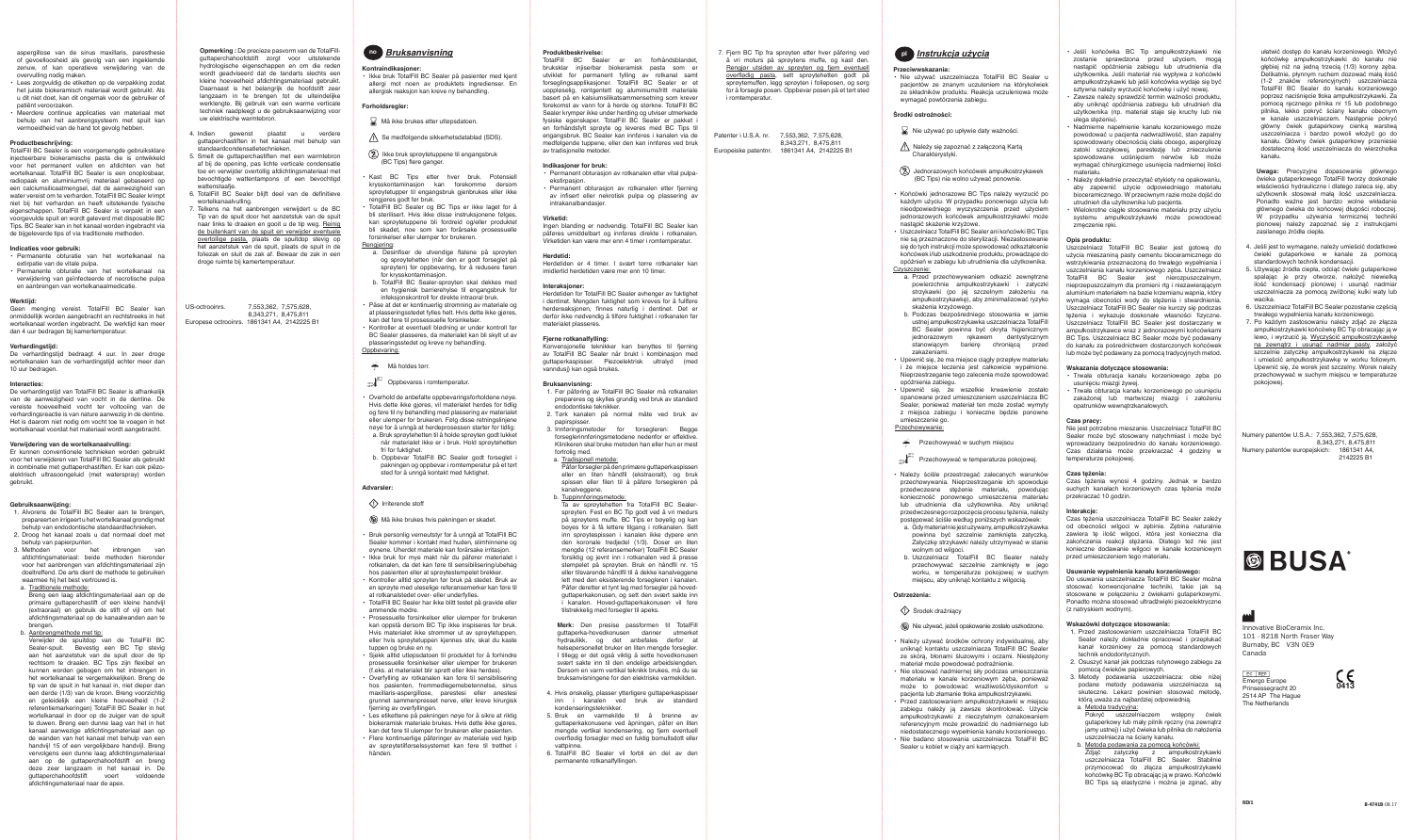#### **Kontraindikationer: Kontraindikatione**

**Kontraindikácie: Kontraindikácie:** ošetrenie. ošetreni

> b. Striekačku s materiálom TotalFill BC Sealer je potrebné vybaviť hygienickou jednorazovou potrebné vybaviť hygienickou jednorazovou bariérnou manžetou na účely kontroly infekcie pri bariérnou manžetou na účely kontroly infekcie pri priamom intraorálnom použití. priamom intraorálnom použití. b. Striekačku s materiálom TotalFill BC Sealer j

• Dôsledne dodržiavajte odporúčané podmienky • Dôsledne dodržiavajte odporúčané podmienky skladovania. V opačnom prípade materiál predčasne stuhne, čoho výsledkom bude opätovné ošetrenie miesta aplikácie materiálu alebo ťažkosti pre miesta aplikácie materiálu alebo ťažkosti pre používateľa. Dôsledne dodržiavajte tieto pravidlá, aby používateľa. Dôsledne dodržiavajte tieto pravidlá, aby nedošlo k predčasnému spusteniu procesu tuhnutia: nedošlo k predčasnému spusteniu procesu tuhnutia: a. Keď sa materiál nepoužíva, striekačku tesne a. Keď sa materiál nepoužíva, striekačku tesne uzavrite pomocou viečka. Viečko striekačky uzavrite pomocou viečka. Viečko striekačky skladovania. V opačnom prípade materiál predčasne stuhne, čoho výsledkom bude opätovné ošetreni

• Ak pred použitím neskontrolujete hrot BC Tip, môže to viesť k oneskoreniam zákroku alebo ťažkostiam pre viesť k oneskoreniam zákroku alebo ťažkostiam pre používateľa. Ak materiál nevyteká z hrotu striekačky používateľa. Ak materiál nevyteká z hrotu striekačky alebo ak je hrot striekačky príliš tuhý, hrot zlikvidujte alebo ak je hrot striekačky príliš tuhý, hrot zlikvidujte • Ak pred použitím neskontrolujete hrot BC Tip, môže to

• Preplnenie koreňového kanálika môže viesť k citlivosti • Preplnenie koreňového kanálika môže viesť k citlivosti u pacienta, zápalu vyvolanému cudzím telesom, aspergilóze čeľustnej dutiny, parestézii alebo anestézii z dôvodu zachytenia nervu, prípadne môže anestézii z dôvodu zachytenia nervu, prípadne môže u pacienta, zápalu vyvolanému cudzím telesom, aspergilóze čeľustnej dutiny, parestézii alebo

výplne. výpln

• Pozorne si prečítajte etikety na obale, aby ste zabezpečili použitie správneho biokeramického zabezpečili použitie správneho biokeramického materiálu. V opačnom prípade to môže zapríčiniť materiálu. V opačnom prípade to môže zapríčiniť ťažkosti pre používateľa alebo pacienta. ťažkosti pre používateľa alebo pacienta. • Viacnásobné kontinuálne aplikácie materiálu • Viacnásobné kontinuálne aplikácie materiálu • Pozorne si prečítajte etikety na obale, aby ste



#### **Contra-indicações: Contra-indicações:**

• Não utilize o TotalFill BC Sealer em doentes com alergias conhecidas a qualquer um dos ingredientes alergias conhecidas a qualquer um dos ingredientes do produto. Uma reacção alérgica pode requerer do produto. Uma reacção alérgica pode requerer retratamento. retratamento. • Não utilize o TotalFill BC Sealer em doentes com

## **Precauções: Precauções:**

- Não utilize após o fim do prazo de validade. Não utilize após o fim do prazo de validade.
- Consulte a Folha de Dados de Segurança (FDS). Consulte a Folha de Dados de Segurança (FDS).
- Não reutilize as pontas de seringas Não reutilize as pontas de seringas descartáveis (BC Tips). descartáveis (BC Tips).
- Elimine as BC Tips após cada aplicação. Elimine as BC Tips após cada aplicação. Potencialmente poderá ocorrer contaminação Potencialmente poderá ocorrer contaminação cruzada se as pontas de seringas de utilização única cruzada se as pontas de seringas de utilização única forem reutilizadas ou inapropriadamente limpas antes forem reutilizadas ou inapropriadamente limpas antes da sua utilização. da sua utilização. • O TotalFill BC Sealer e as BC Tips não foram • O TotalFill BC Sealer e as BC Tips não foram
- concebidos para ser esterilizados. Falhar no concebidos para ser esterilizados. Falhar no seguimento destas instruções poderá distorcer as seguimento destas instruções poderá distorcer as pontas e/ou danificar o produto resultando em atrasos pontas e/ou danificar o produto resultando em atrasos no procedimento ou inconveniente para o utilizador. no procedimento ou inconveniente para o utilizador. Limpeza: Limpeza:
- a. Desinfecte as superfícies exteriores da seringa e a. Desinfecte as superfícies exteriores da seringa e da tampa da seringa (logo que esteja bem presa da tampa da seringa (logo que esteja bem presa à seringa) antes de armazenar, para reduzir o à seringa) antes de armazenar, para reduzir o risco de contaminação cruzada. risco de contaminação cruzada.
- b. A seringa do TotalFill BC Sealer pode ser b. A seringa do TotalFill BC Sealer pode ser coberta com uma manga de barreira higiénica coberta com uma manga de barreira higiénica de utilização única, para o controlo de infeção na de utilização única, para o controlo de infeção na utilização intra-oral direta. utilização intra-oral direta.
- Certifique-se de que há um fluxo contínuo de material Certifique-se de que há um fluxo contínuo de material e de que o local de colocação está completamente e de que o local de colocação está completamente cheio. Se não o fizer poderá originar atrasos no cheio. Se não o fizer poderá originar atrasos no procedimento. procedimento.
- Certifique-se de que qualquer hemorragia está Certifique-se de que qualquer hemorragia está controlada antes de colocar o BC Sealer, dado que controlada antes de colocar o BC Sealer, dado que o material poderá ser lavado do local de colocação e o material poderá ser lavado do local de colocação e requerer retratamento. requerer retratamento. Armazenamento: Armazenamento:
- **T** Mantenha seco
- <sup>25°€</sup><br><sub>10°F</sub>√<sup>25°€</sup> Armazene à temperatura ambiente.
- Siga atentamente as condições de armazenamento Siga atentamente as condições de armazenamento recomendadas. Se não o fizer poderá fazer com que recomendadas. Se não o fizer poderá fazer com que o material solidifique prematuramente, resultando o material solidifique prematuramente, resultando no retratamento da colocação do material ou em no retratamento da colocação do material ou em inconveniente para o utilizador. Para evitar induzir inconveniente para o utilizador. Para evitar induzir prematuramente o processo de solidificação, siga prematuramente o processo de solidificação, siga atentamente as seguintes diretrizes: atentamente as seguintes diretrizes:
- a. Utilize a tampa da seringa para manter a seringa a. Utilize a tampa da seringa para manter a seringa firmemente fechada quando não estiver a utilizar firmemente fechada quando não estiver a utilizar o material. Mantenha a tampa da seringa livre de o material. Mantenha a tampa da seringa livre de humidade. humidade.
- b. Mantenha o TotalFill BC Sealer firmemente b. Mantenha o TotalFill BC Sealer firmemente selado na sua bolsa e armazenado à temperatura selado na sua bolsa e armazenado à temperatura ambiente numa área seca, para evitar o contacto ambiente numa área seca, para evitar o contacto com humidade. com humidade.

### **Advertências: Advertências:**

## Irritante Irritante

- Não utilize se a embalagem estiver danificada. Não utilize se a embalagem estiver danificada.
- Utilize equipamentos de proteção individual para Utilize equipamentos de proteção individual para evitar o contato do TotalFill BC Sealer com a evitar o contato do TotalFill BC Sealer com a pele, membranas mucosas e olhos. Material não pele, membranas mucosas e olhos. Material não solidificado poderá causar irritação. solidificado poderá causar irritação.
- Não exerça força excessiva na aplicação do material Não exerça força excessiva na aplicação do material no canal radicular, pois tal pode causar ao doente no canal radicular, pois tal pode causar ao doente sensibilidade/desconforto ou quebra do êmbolo da sensibilidade/desconforto ou quebra do êmbolo da seringa. seringa.
- Inspecione sempre a seringa antes da aplicação Inspecione sempre a seringa antes da aplicação dentro do local. Utilizando uma seringa com marcas dentro do local. Utilizando uma seringa com marcas de referência ilegíveis poderá levar ao enchimento de referência ilegíveis poderá levar ao enchimento
- excessivo ou insuficiente do local do canal radicular. excessivo ou insuficiente do local do canal radicular. • O TotalFill BC Sealer não foi testado em mulheres • O TotalFill BC Sealer não foi testado em mulheres grávidas ou em período de amamentação. grávidas ou em período de amamentação.
- Poderá experienciar-se atrasos no procedimento Poderá experienciar-se atrasos no procedimento ou inconveniente para o utilizador se a BC Tip não ou inconveniente para o utilizador se a BC Tip não for inspecionada antes da utilização. Se o material for inspecionada antes da utilização. Se o material não fluir para fora da ponta da seringa ou se sentir não fluir para fora da ponta da seringa ou se sentir endurecimento da ponta da seringa, descarte a ponta endurecimento da ponta da seringa, descarte a ponta e utilize uma nova. e utilize uma nova.
- Verifique sempre a data de validade do produto para Verifique sempre a data de validade do produto para evitar atrasos no procedimento ou inconvenientes evitar atrasos no procedimento ou inconvenientes para o utilizador (por exemplo, o material pode ficar para o utilizador (por exemplo, o material pode ficar frágil ou não solidificar). frágil ou não solidificar).

• Använd inte TotalFill BC Sealer på patienter med en känd allergi mot någon av produktens ingredienser. känd allergi mot någon av produktens ingredienser. En allergisk reaktion kan kräva ytterligare behandling. En allergisk reaktion kan kräva ytterligare behandling. • Använd inte TotalFill BC Sealer på patienter med en

#### **Föreskrifter: Föreskrifter:**

- Använd inte efter utgångsdatumet. Använd inte efter utgångsdatumet.
- Se medföljande säkerhetsdatablad. Se medföljande säkerhetsdatablad.
- Återanvänd inte engångssprutspetsarna (BC Tips). Återanvänd inte engångssprutspetsarna (BC Tips).
- Kassera BC Tips efter varje applicering. Kassera BC Tips efter varje applicering. Potentiell korskontaminering kan uppstå om Potentiell korskontaminering kan uppstå om engångssprutspetsarna återanvänds eller inte engångssprutspetsarna återanvänds eller inte rengörs ordentligt före användning. rengörs ordentligt före användning.
- TotalFill BC Sealer och BC Tips är inte avsedda att TotalFill BC Sealer och BC Tips är inte avsedda att steriliseras. Underlåtenhet att följa dessa instruktioner steriliseras. Underlåtenhet att följa dessa instruktioner kan förvanska spetsarna och/eller skada produkten kan förvanska spetsarna och/eller skada produkten vilket kan leda till fördröjningar av ingrepp eller vilket kan leda till fördröjningar av ingrepp eller olägenhet för användaren. olägenhet för användaren.

## Rengöring: Rengöring:

- a. Desinficera sprutan och sprutlocket utvändigt a. Desinficera sprutan och sprutlocket utvändigt (när det sitter ordentligt åtdraget på sprutan) (när det sitter ordentligt åtdraget på sprutan) innan förvaring för att minska risken för innan förvaring för att minska risken för korskontaminering. korskontaminering.
- b. TotalFill BC Sealer-sprutan kan täckas med b. TotalFill BC Sealer-sprutan kan täckas med ett hygieniskt barriärfodral av engångstyp för ett hygieniskt barriärfodral av engångstyp för infektionskontroll, som kan användas direkt i infektionskontroll, som kan användas direkt i munnen. munnen.
- Säkerställ att det finns ett kontinuerligt materialflöde Säkerställ att det finns ett kontinuerligt materialflöde och att placeringsstället fylls helt. Underlåtenhet att och att placeringsstället fylls helt. Underlåtenhet att göra detta kan orsaka att ingreppet fördröjs. göra detta kan orsaka att ingreppet fördröjs.
- Se till att eventuell blödning är under kontroll före Se till att eventuell blödning är under kontroll före placeringen av BC Sealer-materialet eftersom placeringen av BC Sealer-materialet eftersom materialet kan sköljas bort från placeringsstället och materialet kan sköljas bort från placeringsstället och kräva ytterligare behandling. kräva ytterligare behandling.

Förvaring: Förvaring:

 $50^{\circ}$ 

## <sub>10°E</sub> $\int_{\frac{100}{50}}^{\frac{258}{7700}}$  Förvaras vid rumstemperatur.

## Förvaras torrt Förvaras torrt

- Var noggrann med att följa de rekommenderade Var noggrann med att följa de rekommenderade förvaringsförhållandena. Underlåtenhet att göra förvaringsförhållandena. Underlåtenhet att göra detta kan orsaka att materialet hårdnar för tidigt detta kan orsaka att materialet hårdnar för tidigt och leda till att materialet måste placeras igen eller och leda till att materialet måste placeras igen eller innebära olägenhet för användaren. För att undvika innebära olägenhet för användaren. För att undvika att härdningsprocessen sätts igång för tidigt ska du att härdningsprocessen sätts igång för tidigt ska du följa dessa riktlinjer noggrant: följa dessa riktlinjer noggran
- a. Använd sprutlocket för att hålla sprutan ordentligt stängd när du inte använder materialet. Håll stängd när du inte använder materialet. Håll sprutlocket fritt från fukt. sprutlocket fritt från fukt. a. Använd sprutlocket för att hålla sprutan ordentlig
- b. Förvara TotalFill BC Sealer ordentligt stängd i sin b. Förvara TotalFill BC Sealer ordentligt stängd i sin påse och förvara det i rumstemperatur i ett torrt påse och förvara det i rumstemperatur i ett torrt utrymme för att undvika kontakt med fukt. utrymme för att undvika kontakt med fukt.

## **Varningar: Varningar:**

## Irritament Irritament

- **Instruções de utilização Provident de la construção de la construção providente de la construção precisa do construção precisa do construções do construções do construções de construções de construções de la Registaduce** • O enchimento excessivo do canal radicular pode • O enchimento excessivo do canal radicular pode causar sensibilidade no doente, inflamação por corpo causar sensibilidade no doente, inflamação por corpo estranho, aspergilose do seio maxilar, parestesia estranho, aspergilose do seio maxilar, parestesia ou anestesia devido a contacto com o nervo, ou ou anestesia devido a contacto com o nervo, ou poderá requerer a remoção cirúrgica do excesso de poderá requerer a remoção cirúrgica do excesso de enchimento. enchimento.
	- Leia cuidadosamente os folhetos informativos Leia cuidadosamente os folhetos informativos para garantir a utilização do material biocerâmico para garantir a utilização do material biocerâmico adequado. Se não o fizer poderá causar adequado. Se não o fizer poderá causar inconvenientes para o utilizador ou doente. inconvenientes para o utilizador ou doente.
	- A aplicação múltipla contínua de material utilizando o A aplicação múltipla contínua de material utilizando o sistema de administração com seringa pode causar sistema de administração com seringa pode causar

- Använd inte om förpackningen är skadad. Använd inte om förpackningen är skadad.
- Använd personlig skyddsutrustning för att undvika Använd personlig skyddsutrustning för att undvika kontakt mellan TotalFill BC Sealer och huden, kontakt mellan TotalFill BC Sealer och huden, slemhinnorna och ögonen. Ohärdat material kan slemhinnorna och ögonen. Ohärdat material kan orsaka irritation. orsaka irritation.
- Använd inte för mycket kraft vid applicering av Använd inte för mycket kraft vid applicering av materialet i rotkanalen, eftersom detta kan orsaka materialet i rotkanalen, eftersom detta kan orsaka patienten känslighet/obehag eller medföra att patienten känslighet/obehag eller medföra att sprutkolven går sönder. sprutkolven går sönder.
- Inspektera alltid sprutan före applicering på Inspektera alltid sprutan före applicering på stället. Användning av en spruta med oläsliga stället. Användning av en spruta med oläsliga referensmarkeringar kan leda till att rotkanalen fylls referensmarkeringar kan leda till att rotkanalen fylls för mycket eller för lite. för mycket eller för lite.
- TotalFill BC Sealer har inte testats på gravida eller TotalFill BC Sealer har inte testats på gravida eller ammande kvinnor. ammande kvinnor.
- Om BC Tip inte inspekteras före användning kan Om BC Tip inte inspekteras före användning kan det medföra att ingreppet fördröjs eller olägenhet det medföra att ingreppet fördröjs eller olägenhet för användaren. Om materialet inte flödar ut från för användaren. Om materialet inte flödar ut från sprutspetsen eller om sprutspetsen är för stel ska du sprutspetsen eller om sprutspetsen är för stel ska du kasta spetsen och använda en ny. kasta spetsen och använda en ny.
- Kontrollera alltid produktens utgångsdatum för att Kontrollera alltid produktens utgångsdatum för att förhindra att ingreppet fördröjs eller olägenhet för förhindra att ingreppet fördröjs eller olägenhet för användaren (t.ex. att materialet blir skört eller inte användaren (t.ex. att materialet blir skört eller inte hårdnar). hårdnar).
- Överfyllning av rotkanalen kan medföra ökad Överfyllning av rotkanalen kan medföra ökad patientkänslighet, inflammation orsakad av patientkänslighet, inflammation orsakad av främmande kropp, aspergillos i sinus maxillaris, främmande kropp, aspergillos i sinus maxillaris, domningar (parestesi) eller känselbortfall (anestesi) domningar (parestesi) eller känselbortfall (anestesi) på grund av nervinklämning eller kan kräva att på grund av nervinklämning eller kan kräva att överfyllningen avlägsnas kirurgiskt. överfyllningen avlägsnas kirurgiskt.

## **Návod na použitie Návod na použitie**

• TotalFill BC Sealer nepoužívajte u pacientov so • TotalFill BC Sealer nepoužívajte u pacientov so známou alergiou na niektorú zo zložiek výrobku. známou alergiou na niektorú zo zložiek výrobku. Alergická reakcia si môže vyžadovať opätovné Alergická reakcia si môže vyžadovať opätovné

## **Bezpečnostné opatrenia: Bezpečnostné opatrenia:**

Nepoužívajte po dátume exspirácie. Nepoužívajte po dátume exspirácie.

Pozrite si priloženú kartu bezpečnostných údajov Pozrite si priloženú kartu bezpečnostných údajov

(KBÚ). (KBÚ).

## Jednorazové striekačkové hroty (BC Tips) Jednorazové striekačkové hroty (BC Tips) nepoužívajte opakovane. nepoužívajte opakovane.

• Hroty BC Tips po každej aplikácii zlikvidujte. V • Hroty BC Tips po každej aplikácii zlikvidujte. V prípade opakovaného použitia alebo nedostatočného prípade opakovaného použitia alebo nedostatočného vyčistenia jednorazových hrotov striekačiek pred ich vyčistenia jednorazových hrotov striekačiek pred ich použitím môže dôjsť ku krížovej kontaminácii. použitím môže dôjsť ku krížovej kontaminácii. • TotalFill BC Sealer a BC Tips nie sú určené na • TotalFill BC Sealer a BC Tips nie sú určené na

sterilizáciu. Pri nedodržaní týchto pokynov môže sterilizáciu. Pri nedodržaní týchto pokynov môže dôjsť k vykriveniu hrotov alebo poškodeniu produktu, dôjsť k vykriveniu hrotov alebo poškodeniu produktu, čo povedie k oneskoreniu zákroku alebo ťažkostiam čo povedie k oneskoreniu zákroku alebo ťažkostiam

pre používateľa. pre používateľa.

Cistenie:

a. Pred uschovaním dezinfikujte vonkajšie plochy a. Pred uschovaním dezinfikujte vonkajšie plochy striekačky a viečka striekačky (po jeho pevnom striekačky a viečka striekačky (po jeho pevnom utiahnutí na striekačku), aby sa znížilo riziko utiahnutí na striekačku), aby sa znížilo riziko krížovej kontaminácie. krížovej kontaminácie.

• Zabezpečte kontinuálny prietok materiálu a úplné • Zabezpečte kontinuálny prietok materiálu a úplné vyplnenie miesta aplikácie. V opačnom prípade to vyplnenie miesta aplikácie. V opačnom prípade to

môže viesť k oneskoreniu zákroku. môže viesť k oneskoreniu zákroku. • Pred aplikáciou materiálu BC Sealer dbajte, aby • Pred aplikáciou materiálu BC Sealer dbajte, aby opätovné ošetrenie. opätovné ošetrenie. Skladovanie: Skladovanie:

krvácanie bolo pod kontrolou, pretože materiál sa krvácanie bolo pod kontrolou, pretože materiál sa môže vymyť z miesta aplikácie, čo si bude vyžadovať môže vymyť z miesta aplikácie, čo si bude vyžadovať

Udržujte v suchu. Udržujte v suchu.

## $\frac{10^{10}\epsilon}{50^{10}\epsilon^2}$  Skladujte pri izbovej teplote.

- 
- udržiavajte bez vlhkosti. udržiavajte bez vlhkosti.

b. Materiál TotalFill BC Sealer uchovávajte tesne b. Materiál TotalFill BC Sealer uchovávajte tesne uzavretý v pôvodnom obale a skladujte pri izbovej uzavretý v pôvodnom obale a skladujte pri izbovej teplote na suchom mieste, aby neprišiel do styku teplote na suchom mieste, aby neprišiel do styku

## s vlhkosťou. s vlhkosťou. **Varovania: Varovania:**

a. <u>Tradičná metóda:</u> Vrstvu sealeru naneste na primárny Vrstvu sealeru naneste na primárny gutaperčový čap alebo malý ručný pilník (mimo gutaperčový čap alebo malý ručný pilník (mimo úst) a čapom alebo pilníkom aplikujte sealer na úst) a čapom alebo pilníkom aplikujte sealer na

Dráždivý Dráždivý

## Nepoužívajte, ak je poškodený obal. Nepoužívajte, ak je poškodený obal.

• Používajte osobné ochranné pomôcky, aby nedošlo • Používajte osobné ochranné pomôcky, aby nedošlo ku kontaktu materiálu TotalFill BC Sealer s kožou, ku kontaktu materiálu TotalFill BC Sealer s kožou, sliznicami a očami. Nestuhnutý materiál môže sliznicami a očami. Nestuhnutý materiál môže

• Pri aplikácii materiálu do koreňového kanálika • Pri aplikácii materiálu do koreňového kanálika nevyvíjajte nadmernú silu, pretože to môže vyvolať nevyvíjajte nadmernú silu, pretože to môže vyvolať citlivosť/nepohodlie u pacienta, prípadne spôsobiť citlivosť/nepohodlie u pacienta, prípadne spôsobiť

• Pred aplikáciou na miesto striekačku vždy skontrolujte. Použitie striekačky s nečitateľným referenčným označením môže viesť k nadmernému referenčným označením môže viesť k nadmernému alebo nedostatočnému naplneniu miesta v koreňovom alebo nedostatočnému naplneniu miesta v koreňovom • Pred aplikáciou na miesto striekačku vžd skontrolujte. Použitie striekačky s nečitateľným

• TotalFill BC Sealer nebol testovaný u tehotných alebo • TotalFill BC Sealer nebol testovaný u tehotných alebo

- spôsobiť podráždenie. spôsobiť podráždenie.
- zlomenie piesta striekačky. zlomenie piesta striekačky.
- kanáliku. kanáliku.
- 
- dojčiacich žien. dojčiacich žien.
- a použite nový. a použite nový.
- exspirácie produktu. exspirácie produktu.
- 



- sk Návodna použitie byť potrebné chirurgické odstránenie nadmernej v 4. Ak je to žiaduce, do kanálika vložte ďalšie sv 4. Ak je to žiaduce, do kanálika vložte ďalšie 4. Ak je to žiaduce, do kanálika vložte ďalšie gutaperčové čapy pomocou štandardných gutaperčové čapy pomocou štandardných kondenzačných techník. kondenzačných techník.
	- 5. Pomocou tepelného zdroja spálením odstráňte 5. Pomocou tepelného zdroja spálením odstráňte gutaperčové kužele pri ústí, aplikujte miernu gutaperčové kužele pri ústí, aplikujte miernu vertikálnu kondenzáciu a navlhčenou vatou alebo vertikálnu kondenzáciu a navlhčenou vatou alebo tyčinkou odstráňte prebytočný sealer. tyčinkou odstráňte prebytočný sealer.
	- 6. TotalFill BC Sealer zostane súčasťou trvalej výplne 6. TotalFill BC Sealer zostane súčasťou trvalej výplne koreňového kanálika. koreňového kanálika.
	- 7. Po každej aplikácii odstráňte hrot BC Tip z hrdla 7. Po každej aplikácii odstráňte hrot BC Tip z hrdla striekačky otočením v protismere hodinových striekačky otočením v protismere hodinových ručičiek a zlikvidujte ho. Vonkajšiu časť striekačky ručičiek a zlikvidujte ho. Vonkajšiu časť striekačky očistite a odstráňte prebytočnú pastu. Na hrdlo očistite a odstráňte prebytočnú pastu. Na hrdlo striekačky natesno umiestnite viečko a striekačku striekačky natesno umiestnite viečko a striekačku vložte do fóliového vrecka, ktoré pevne zatvorte. vložte do fóliového vrecka, ktoré pevne zatvorte. Vrecko uchovávajte na suchom mieste pri izbovej Vrecko uchovávajte na suchom mieste pri izbovej teplote. teplote.

• S cieľom zamedziť oneskoreniam zákroku alebo • S cieľom zamedziť oneskoreniam zákroku alebo ťažkostiam pre používateľa (napr. materiál bude ťažkostiam pre používateľa (napr. materiál bude drobivý alebo nestuhne) vždy skontrolujte dátum drobivý alebo nestuhne) vždy skontrolujte dátum

**Nota :** A adaptação precisa do cone de guta-percha **Nota :** A adaptação precisa do cone de guta-percha principal TotalFill cria uma excelente hidráulica e, principal TotalFill cria uma excelente hidráulica e, por essa razão, é recomendado que o profissional por essa razão, é recomendado que o profissional utilize uma pequena quantidade de selante. Além utilize uma pequena quantidade de selante. Além disso, também é importante inserir o cone principal disso, também é importante inserir o cone principal muito lentamente até ao seu comprimento útil final. muito lentamente até ao seu comprimento útil final. Se utilizar uma técnica vertical a quente, consulte Se utilizar uma técnica vertical a quente, consulte as instruções de utilização da sua fonte de calor as instruções de utilização da sua fonte de calor eléctrica. eléctrica.

- 4. Se desejar, coloque pontas de guta-percha 4. Se desejar, coloque pontas de guta-percha adicionais no canal utilizando técnicas de adicionais no canal utilizando técnicas de condensação padrão. condensação padrão.
- 5. Utilizando uma fonte de calor, corte a quente os 5. Utilizando uma fonte de calor, corte a quente os cones de guta-percha no orifício, aplique uma cones de guta-percha no orifício, aplique uma ligeira quantidade de condensação vertical e ligeira quantidade de condensação vertical e remova qualquer excesso de selante com uma bola remova qualquer excesso de selante com uma bola de algodão ou zaragatoa húmida. de algodão ou zaragatoa húmida.
- 6. O TotalFill BC Sealer será parte do preenchimento 6. O TotalFill BC Sealer será parte do preenchimento permanente do canal radicular. permanente do canal radicular.
- 7. Após cada aplicação, remova a BC Tip da seringa 7. Após cada aplicação, remova a BC Tip da seringa utilizando um movimento de rotação no sentido anti-utilizando um movimento de rotação no sentido antihorário do conector da seringa e descarte-a. Limpe o exterior da seringa e remova qualquer excesso de o exterior da seringa e remova qualquer excesso de pasta, coloque a tampa da seringa bem presa ao pasta, coloque a tampa da seringa bem presa ao conector da seringa e coloque a seringa na bolsa conector da seringa e coloque a seringa na bolsa de alumínio, assegurando-se de que sela a bolsa. de alumínio, assegurando-se de que sela a bolsa. Armazene a bolsa numa área seca à temperatura Armazene a bolsa numa área seca à temperatura ambiente. ambiente.

Patentes nos E.U.A. Nrs. 7,553,362, 7,575,628, Patentes nos E.U.A. Nrs. 7,553,362, 7,575,628, 8,343,271, 8,475,811 8,343,271, 8,475,811 Patentes Europeias Nrs. 1861341 A4, 2142225 B1 Patentes Europeias Nrs. 1861341 A4, 2142225 B1

fadiga da mão. fadiga da mão.

## **Descrição do produto: Descrição do produto:**

O TotalFill BC Sealer é uma pré-mistura pronta a utilizar O TotalFill BC Sealer é uma pré-mistura pronta a utilizar e injetável de pasta de biocerâmica desenvolvida para e injetável de pasta de biocerâmica desenvolvida para aplicações de preenchimento e selagem permanentes o canal radicular. O TotalFill BC Sealer é um material insolúvel, radiopaco e sem alumínio, baseado numa insolúvel, radiopaco e sem alumínio, baseado numa composição de silicato de cálcio, que exige a presença composição de silicato de cálcio, que exige a presença de água para se consolidar e endurecer. O TotalFill BC de água para se consolidar e endurecer. O TotalFill BC Sealer não encolhe durante a consolidação e demonstra Sealer não encolhe durante a consolidação e demonstra excelentes propriedades físicas. O TotalFill BC Sealer excelentes propriedades físicas. O TotalFill BC Sealer é embalado numa seringa pré-cheia e fornecido com é embalado numa seringa pré-cheia e fornecido com BC Tips descartáveis. O BC Sealer pode ser aplicado BC Tips descartáveis. O BC Sealer pode ser aplicado no canal através das pontas fornecidas ou através de no canal através das pontas fornecidas ou através de métodos tradicionais. métodos tradicionais. aplicações de preenchimento e selagem permanentes do canal radicular. O TotalFill BC Sealer é um material

## **Indicações de utilização: Indicações de utilização:**

- Obturação permanente do canal radicular após Obturação permanente do canal radicular após extirpação da polpa vital. extirpação da polpa vital.
- Obturação permanente do canal radicular após rmoção da polpa infectada ou necrótica e colocação de medicamentos intra-canal. de medicamentos intra-canal. • Obturação permanente do canal radicular após remoção da polpa infectada ou necrótica e colocação

### **Tempo de aplicação: Tempo de aplicação:**

Não é necessário misturar. O TotalFill BC Sealer pode Não é necessário misturar. O TotalFill BC Sealer pode ser aplicado imediatamente e introduzido directamente ser aplicado imediatamente e introduzido directamente no canal radicular. O tempo de aplicação pode ser no canal radicular. O tempo de aplicação pode ser superior a 4 horas à temperatura ambiente. superior a 4 horas à temperatura ambiente.

## **Tempo de consolidação: Tempo de consolidação:**

O tempo de consolidação é 4 horas. Contudo, em canais O tempo de consolidação é 4 horas. Contudo, em canais radiculares muito secos, o tempo de consolidação pode radiculares muito secos, o tempo de consolidação pode ser superior a 10 horas. ser superior a 10 horas.

### **Interacções: Interacções:**

O tempo de consolidação do TotalFill BC Sealer depende O tempo de consolidação do TotalFill BC Sealer depende da presença de humidade na dentina. A quantidade da presença de humidade na dentina. A quantidade de humidade necessária para completar a reação de de humidade necessária para completar a reação de consolidação está naturalmente presente dentro da consolidação está naturalmente presente dentro da dentina. Portanto, não é necessário adicionar humidade dentina. Portanto, não é necessário adicionar humidade ao canal radicular antes da colocação do material. ao canal radicular antes da colocação do material.

### **Remoção do preenchimento do canal radicular: Remoção do preenchimento do canal radicular:**

Podem ser utilizadas técnicas convencionais para a Podem ser utilizadas técnicas convencionais para a remoção do TotalFill BC Sealer, conforme utilizadas em remoção do TotalFill BC Sealer, conforme utilizadas em combinação com pontas de guta-percha. Também pode combinação com pontas de guta-percha. Também pode ser utilizado um instrumento ultra-sónico piezoeléctrico ser utilizado um instrumento ultra-sónico piezoeléctrico (com pulverização de água). (com pulverização de água).

#### **Indicações de utilização: Indicações de utilização:**

- 1. Antes da aplicação do TotalFill BC Sealer, prepare 1. Antes da aplicação do TotalFill BC Sealer, prepare e irrigue exaustivamente o canal radicular utilizando e irrigue exaustivamente o canal radicular utilizando técnicas endodônticas padrão. técnicas endodônticas padrão.
- 2. Seque o canal como normalmente faria utilizando 2. Seque o canal como normalmente faria utilizando pontas de papel. pontas de papel.
- 3. Métodos de aplicação do selante: ambos os 3. Métodos de aplicação do selante: ambos os métodos de aplicação do selante indicados abaixo métodos de aplicação do selante indicados abaixo são eficazes. O médico deve utilizar o método com são eficazes. O médico deve utilizar o método com o qual se sinta mais confortável. o qual se sinta mais confortável.

a. <u>Método tradicional:</u>

Revista a ponta de guta-percha primária ou Revista a ponta de guta-percha primária ou uma pequena lima de mão com selante (extra-uma pequena lima de mão com selante (extraoralmente) e utilize a ponta ou lima para aplicar o oralmente) e utilize a ponta ou lima para aplicar o selante nas paredes do canal. selante nas paredes do canal.

b. Método com ponta aplicadora: b. Método com ponta aplicadora: Remova a tampa da seringa do TotalFill BC Remova a tampa da seringa do TotalFill BC Sealer. Encaixe seguramente uma BC Tip no Sealer. Encaixe seguramente uma BC Tip no conector da seringa utilizando um movimento de conector da seringa utilizando um movimento de rotação no sentido horário. A BC Tip é flexível rotação no sentido horário. A BC Tip é flexível e pode ser dobrada para facilitar o acesso ao e pode ser dobrada para facilitar o acesso ao canal radicular. Insira a ponta da seringa no canal radicular. Insira a ponta da seringa no canal, com uma profundidade igual ou inferior canal, com uma profundidade igual ou inferior ao um terço (1/3) coronal. Gentilmente e de ao um terço (1/3) coronal. Gentilmente e de forma suave aplique uma pequena quantidade forma suave aplique uma pequena quantidade (marcas de referência 1-2) de TotalFill BC Sealer (marcas de referência 1-2) de TotalFill BC Sealer no canal radicular, comprimindo o êmbolo da no canal radicular, comprimindo o êmbolo da seringa. Utilizando uma lima N.º 15 ou lima de seringa. Utilizando uma lima N.º 15 ou lima de mão comparável, revista levemente as paredes mão comparável, revista levemente as paredes do canal com o selante existente no canal. do canal com o selante existente no canal. Depois, revista o cone de guta-percha principal Depois, revista o cone de guta-percha principal com uma camada de selante fina e insira-o muito com uma camada de selante fina e insira-o muito lentamente no canal. O cone de guta-percha lentamente no canal. O cone de guta-percha principal levará selante suficiente ao ápice. principal levará selante suficiente ao ápice.

pomocou striekačkového aplikačného systému môžu pomocou striekačkového aplikačného systému môžu vyvolať únavu ruky. vyvolať únavu ruky.

## **Opis produktu: Opis produktu:**

TotalFill BC Sealer je vopred namiešaná vstrekovateľná TotalFill BC Sealer je vopred namiešaná vstrekovateľná biokeramická pasta pripravená na priame použitie, biokeramická pasta pripravená na priame použitie, vyvinutá na trvalú výplň koreňového kanálika a vyvinutá na trvalú výplň koreňového kanálika a zapečatenie. TotalFill BC Sealer je nerozpustný, RTG-zapečatenie. TotalFill BC Sealer je nerozpustný, RTGkontrastný materiál bez obsahu hliníka na báze hmoty kontrastný materiál bez obsahu hliníka na báze hmoty z kremičitanu vápenatého. Jeho stuhnutie a stvrdnutie z kremičitanu vápenatého. Jeho stuhnutie a stvrdnutie je podmienené prítomnosťou vody. TotalFill BC Sealer je podmienené prítomnosťou vody. TotalFill BC Sealer sa pri tuhnutí nezrazí a vykazuje vynikajúce fyzikálne sa pri tuhnutí nezrazí a vykazuje vynikajúce fyzikálne vlastnosti. TotalFill BC Sealer je balený vo vopred vlastnosti. TotalFill BC Sealer je balený vo vopred naplnenej striekačke a dodáva sa s jednorazovými naplnenej striekačke a dodáva sa s jednorazovými hrotmi BC Tips. BC Sealer možno priviesť do kanálika hrotmi BC Tips. BC Sealer možno priviesť do kanálika pomocou dodaných hrotov alebo prostredníctvom pomocou dodaných hrotov alebo prostredníctvom tradičných metód. tradičných metód.

## **Indikácie na použitie: Indikácie na použitie:**

• Trvalé vyplnenie koreňového kanálika po vitálnej • Trvalé vyplnenie koreňového kanálika po vitálnej exstirpácii drene. exstirpácii drene. • Trvalé vyplnenie koreňového kanálika po odstránení • Trvalé vyplnenie koreňového kanálika po odstránení infikovanej alebo nekrotickej drene a zavedení infikovanej alebo nekrotickej drene a zavedení vnútrokanálikovej podložky. vnútrokanálikovej podložky.

## **Doba spracovania: Doba spracovania:**

Miešanie nie je potrebné. TotalFill BC Sealer možno Miešanie nie je potrebné. TotalFill BC Sealer možno aplikovať okamžite a zaviesť priamo do koreňového aplikovať okamžite a zaviesť priamo do koreňového kanálika. Doba spracovania môže byť viac ako 4 hodiny kanálika. Doba spracovania môže byť viac ako 4 hodiny pri izbovej teplote. pri izbovej teplote.

### **Doba tuhnutia: Doba tuhnutia:**

Doba tuhnutia trvá 4 hodiny. Vo veľmi suchých Doba tuhnutia trvá 4 hodiny. Vo veľmi suchých koreňových kanálikoch však doba tuhnutia môže byť aj koreňových kanálikoch však doba tuhnutia môže byť aj viac ako 10 hodín. viac ako 10 hodín.

#### **Interakcie: Interakcie:**

Doba tuhnutia materiálu TotalFill BC Sealer závisí od Doba tuhnutia materiálu TotalFill BC Sealer závisí od prítomnosti vlhkosti v dentíne. V dentíne je prirodzene prítomnosti vlhkosti v dentíne. V dentíne je prirodzene prítomné množstvo vlhkosti potrebné na zavŕšenie prítomné množstvo vlhkosti potrebné na zavŕšenie reakcie tuhnutia. Do koreňového kanálika preto netreba reakcie tuhnutia. Do koreňového kanálika preto netreba pred umiestnením materiálu pridávať vlhkosť. pred umiestnením materiálu pridávať vlhkosť.

### **Odstránenie výplne koreňového kanálika: Odstránenie výplne koreňového kanálika:**

Na odstránenie materiálu TotalFill BC Sealer možno Na odstránenie materiálu TotalFill BC Sealer možno použiť bežné techniky, ktoré sa používajú v kombinácii použiť bežné techniky, ktoré sa používajú v kombinácii s gutaperčovými čapmi. Možno použiť aj piezoelektrické s gutaperčovými čapmi. Možno použiť aj piezoelektrické ultrazvukové nástroje (s prúdom vody). ultrazvukové nástroje (s prúdom vody).

## **Návod na použitie: Návod na použitie:**

- 1. Pred aplikáciou materiálu TotalFill BC Sealer 1. Pred aplikáciou materiálu TotalFill BC Sealer dôkladne pripravte a vypláchnite koreňový kanálik dôkladne pripravte a vypláchnite koreňový kanálik pomocou štandardných endodontických techník. pomocou štandardných endodontických techník.
- 2. Papierovými čapmi osušte kanálik tak ako pri 2. Papierovými čapmi osušte kanálik tak ako pri bežnom postupe. bežnom postupe.
- 3. Metódy zavedenia sealeru obe nasledujúce 3. Metódy zavedenia sealeru obe nasledujúce metódy zavedenia sealeru sú účinné. Lekár by mal metódy zavedenia sealeru sú účinné. Lekár by mal použiť metódu, ktorá mu najviac vyhovuje. použiť metódu, ktorá mu najviac vyhovuje.

- steny kanálika. steny kanálika. b. Metóda zavedenia hrotom: b. Metóda zavedenia hrotom:
- Zo striekačky s materiálom TotalFill BC Sealer Zo striekačky s materiálom TotalFill BC Sealer odstráňte viečko. Hrot BC Tip bezpečne odstráňte viečko. Hrot BC Tip bezpečne upevnite na hrdlo striekačky otočením v smere upevnite na hrdlo striekačky otočením v smere hodinových ručičiek. Hroty BC Tips sú ohybné hodinových ručičiek. Hroty BC Tips sú ohybné a dajú sa ohnúť, aby sa uľahčil prístup do a dajú sa ohnúť, aby sa uľahčil prístup do koreňového kanálika. Hrot striekačky vložte koreňového kanálika. Hrot striekačky vložte do kanálika maximálne po korunkovú tretinu do kanálika maximálne po korunkovú tretinu (1/3). Stlačením piestu striekačky jemne a (1/3). Stlačením piestu striekačky jemne a plynule nadávkujte malé množstvo (1 – 2 plynule nadávkujte malé množstvo (1 – 2 referenčné značky) materiálu TotalFill BC referenčné značky) materiálu TotalFill BC Sealer do koreňového kanálika. Pomocou Sealer do koreňového kanálika. Pomocou ručného pilníka č. 15 alebo porovnateľným ručného pilníka č. 15 alebo porovnateľným ručným pilníkom zľahka potrite steny kanálika ručným pilníkom zľahka potrite steny kanálika sealerom nachádzajúcim sa v kanáliku. Hlavný sealerom nachádzajúcim sa v kanáliku. Hlavný gutaperčový kužeľ potom natrite tenkou vrstvou gutaperčový kužeľ potom natrite tenkou vrstvou sealeru a veľmi pomaly ho zasuňte do kanálika. sealeru a veľmi pomaly ho zasuňte do kanálika. S hlavným gutaperčovým kužeľom sa do hrotu S hlavným gutaperčovým kužeľom sa do hrotu koreňa dostane dostatočné množstvo sealeru. koreňa dostane dostatočné množstvo sealeru.

**Poznámka :** Presne priliehajúci hlavný gutaperčový **Poznámka :** Presne priliehajúci hlavný gutaperčový kužeľ TotalFill vytvára výbornú hydrauliku, a preto kužeľ TotalFill vytvára výbornú hydrauliku, a preto sa odporúča, aby lekár použil malé množstvo sa odporúča, aby lekár použil malé množstvo sealeru. Okrem toho je dôležité vkladať hlavný sealeru. Okrem toho je dôležité vkladať hlavný gutaperčový kužeľ do konečnej pracovnej dĺžky gutaperčový kužeľ do konečnej pracovnej dĺžky veľmi pomaly. Ak používate teplú vertikálnu veľmi pomaly. Ak používate teplú vertikálnu techniku plnenia, pozrite si návod na použitie k techniku plnenia, pozrite si návod na použitie k elektrickému tepelnému zdroju. elektrickému tepelnému zdroju.

Patenty U.S.A. č. 7,553,362, 7,575,628, Patenty U.S.A. č. 7,553,362, 7,575,628,

8,343,271, 8,475,811 8,343,271, 8,475,811

Európske patenty č. 1861341 A4, 2142225 B1 Európske patenty č. 1861341 A4, 2142225 B1



## **BC Sealer**

Emergo Europe Emergo Europe Prinsessegracht 20 2514 AP The Hague The Netherlands The Netherlands

 $EC$  REP

Prinsessegracht 2 2514 AP The Hagu

**GBUSA** 

<sup>0413</sup> **0413** 0413

CE